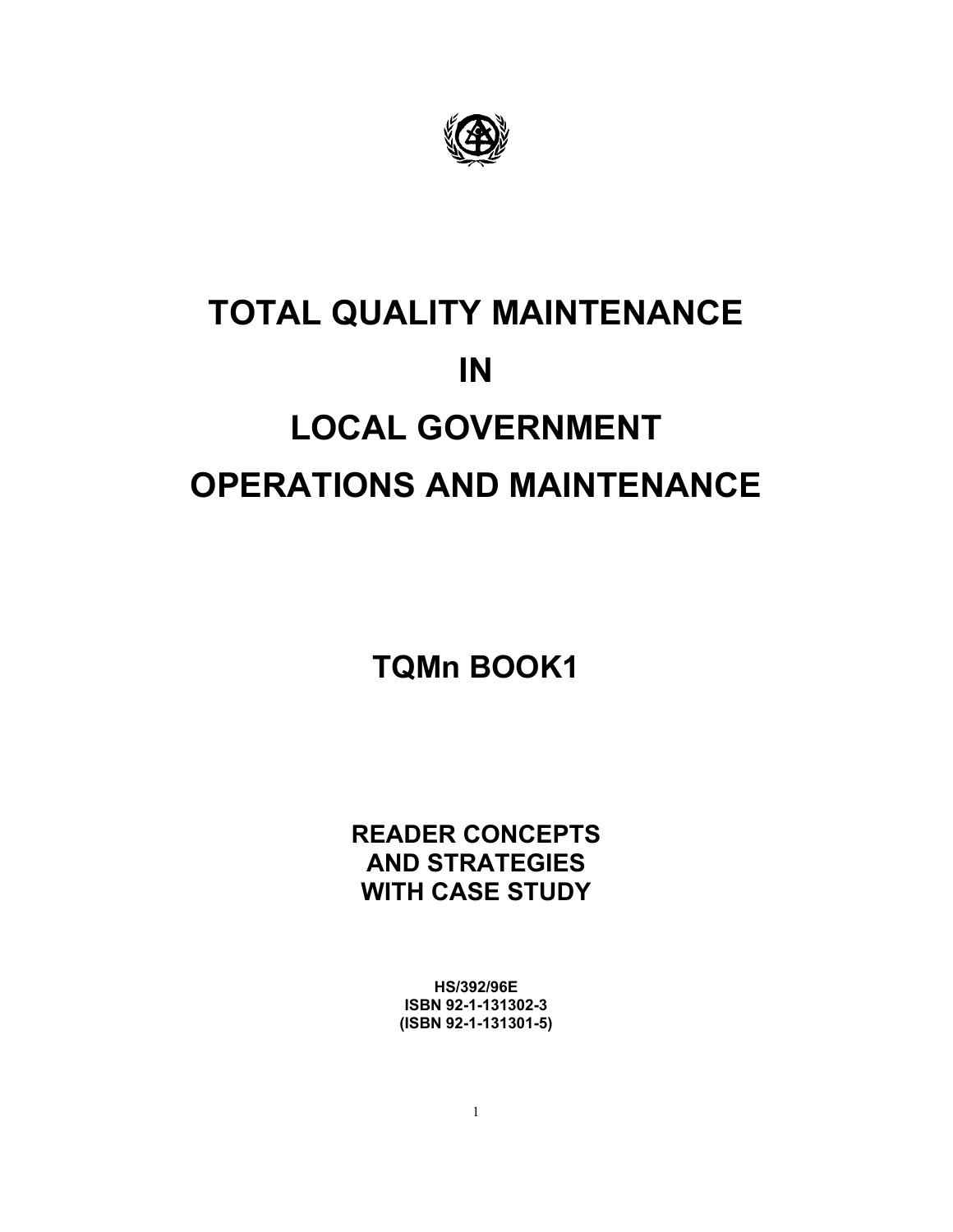# **FOREWORD**

One of the principal functions of local government worldwide is the construction, maintenance, and operation of urban infrastructure systems and services. The task of building and maintaining adequate water and sewer systems, roadways, and other vital services and upgrading them to meet growing populations and changing technologies is dependent upon good management. In turn, good management is dependent upon competent managers who are trained to employ the latest methods in planning and quality control.

This set of training materials was developed, in response to the capacity-building objectives of Agenda 21, as a skills building programme specifically to benefit public managers with Operations and Maintenance (O&M) responsibilities. The term total quality maintenance (TQMn) is used to symbolise the programme's emphasis on establishing and achieving quality in the performance of O&M functions. The programme consists of two workshop designs. The first design is classroom based with participants working in teams to master the concepts of TQMn and plan specific "backhome" applications. The second workshop design places participants in consultant roles, enabling them to learn while applying their TQMn skills in collaboration with the managers of a host local government.

Unlike many lecture-based management training programmes, the TQMn workshop series employs a mix of presentation and interactive learning based on participant team planning and decision making. The programme features a preworkshop data gathering assignment, a concept reader with a detailed case study drawn from an actual field application of the workshop in Tusnad, Romania, and a workbook for use by participant teams to compile data from the workshop for back home use. Other materials in the series include an agenda with detailed notes for trainers and another agenda without trainer notes.

It is expected that these training manuals will be an important contribution to human resource development and institutional capacity-building for maintenance and operation of local infrastructure and services, and in this way will facilitate best practices in settlements management and development, one of the key objectives of the Second United Nations Conference on Human Settlements (Habitat II) to be held in Istanbul from 3-14 June 1996.

This series of training materials was prepared by Dr. Fred Fisher and Mr. David W. Tees for the United Nations Centre for Human Settlements (Habitat). The work was funded under the UNDP/UNCHS (Habitat)/World Bank/Urban Management Programme (UMP). Substantive support for the development of the training materials was provided by the UMP's Infrastructure Management Component core team in UNCHS (Habitat), and the UNCHS (Habitat) Training Section. 1 wish also to acknowledge the contributions of Ana Vasilache and the many trainers and local government officials in Romania who assisted in the first field application of these materials and the Institute for Local Government and Public Service (affiliated with the Open Society Institute) and the Soros Foundation of Romania for financial support of the field application.

Dr. Wally N'Dow Assistant Secretary-General United Nations Centre for Human Settlements (Habitat) Secretary-General United Nations Conference on Human Settlements (Habitat II)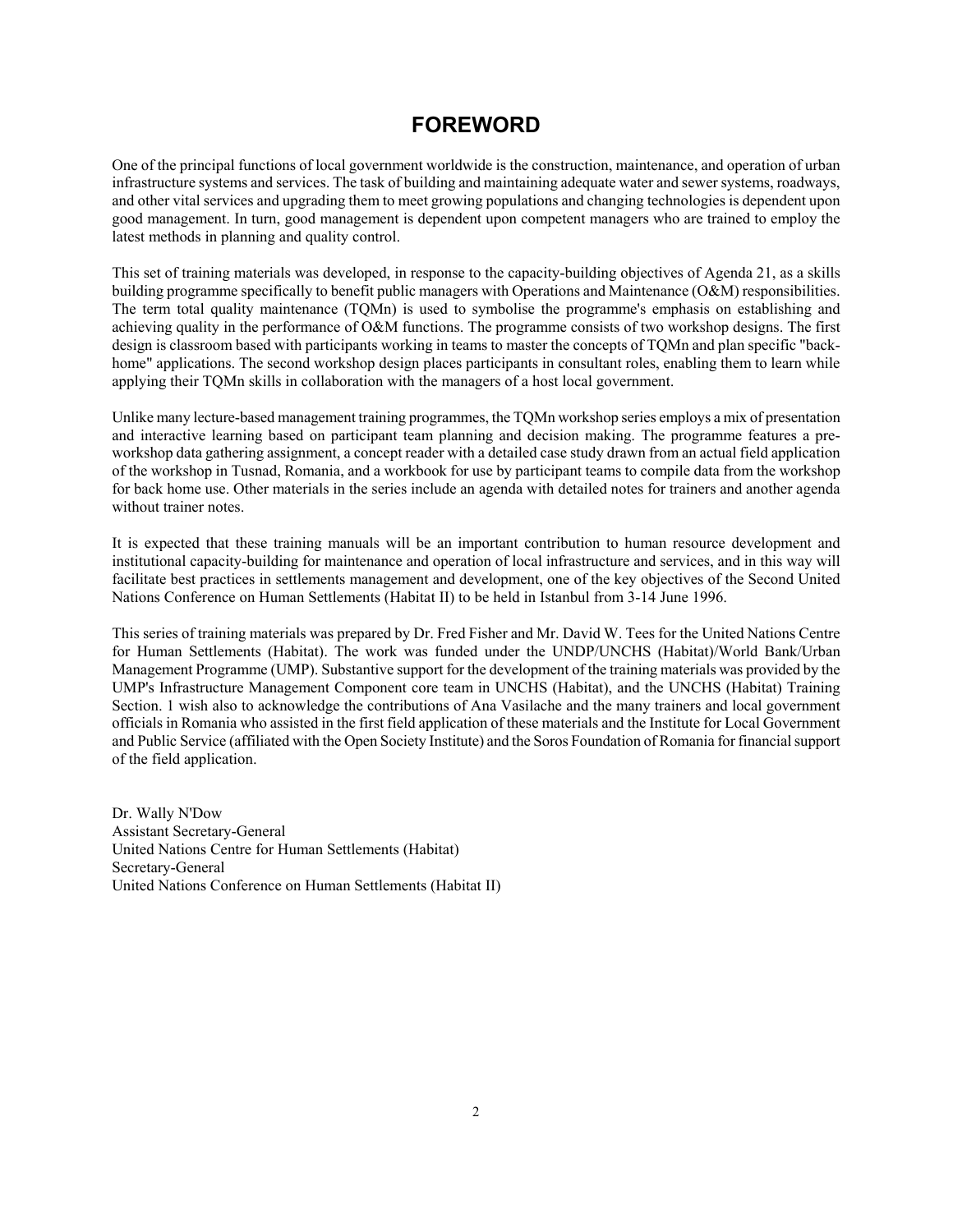# **INTRODUCTION**

#### *Operations and maintenance*

Many local governments around the world have a problem when it comes to managing their operations and maintenance (O&M) functions. There is often little commitment to maintaining fixed assets once they have been acquired or constructed. And this directly affects the government's ability to operate programmes and services that are dependent on maintenance as a critical input to the operation. The consequences of neglecting the on-going responsibilities of O&M are substantial.

- Major investments are jeopardised
- Debt services outlast the life of the investment, putting an unfair burden on future taxpayers
- The real costs of operations and maintenance, in the long run, soar
- The quality of local government's programmes and services plunge
- And the municipal staff is de-motivated, even demoralised, in its efforts to serve its customers, the citizens of the community.

#### *Workshop overview*

Unfortunately, there will be no "quick fixes" to the malaise that characterises most O&M systems in local governments. The difficulties surrounding O&M are deep-seated and complex. They are political, financial, technological, environmental, and, at times, even emotional for those who are involved in trying to respond to this local government dilemma. The dilemma is also *managerial*, and that is what this training is all about.

The challenge of O&M, for many local government managers, can be addressed successfully if a more systematic and rigorous management approach is taken by those who are responsible for O&M. This training is designed to provide insight into such a managerial approach. The main focus of the training is a five-day residential workshop on Total Quality Maintenance (TQMn).

**The pre-workshop tasks.** The TQMn learning experience also involves several hours of data collection, reflection, and writing by each participant, or a team representative, on one aspect of their O&M responsibilities before they depart for the workshop. One might call this series of pre-workshop tasks one of the prices of admission. But, they are designed to do much more than test your commitment to learning how you can manage your O&M responsibilities more effectively and efficiently.

The data you bring with you to the TQMn workshop will form the basis of a week long investigation into an O&M activity that **you** want to learn how to manage better. Since each participant will be bringing information on an O&M challenge of their own, you will have an opportunity to learn about a wide range of local government O&M activities. The workshop will be centered around these actual participant situations, so it is important that the pre-workshop assignments be completed as requested.

**The training.** It includes a discussion of the operation and maintenance challenge in local government. Materials to facilitate the training include a workshop design, a second workshop design that includes notes to assist trainers in conducting the workshop, a workbook containing exercises to be carried out during the workshop, and materials on the pre-workshop data collection assignment.

Not all these written materials will be provided to the workshop participants. For example, the trainer's notes and material are designed for use by the trainers and will be of limited interest to managers. Finally, the questionnaires designed to collect and analyse information before and during the workshop have been brought together as a workbook that can assist participants implement their learning efforts once they return home.

As said earlier, there is no panacea available to solve your O&M problems and challenges. On the other hand, O&M performance can be improved significantly through more systematic, rigorous, and enlightened management practices. That is what this training experience is all about.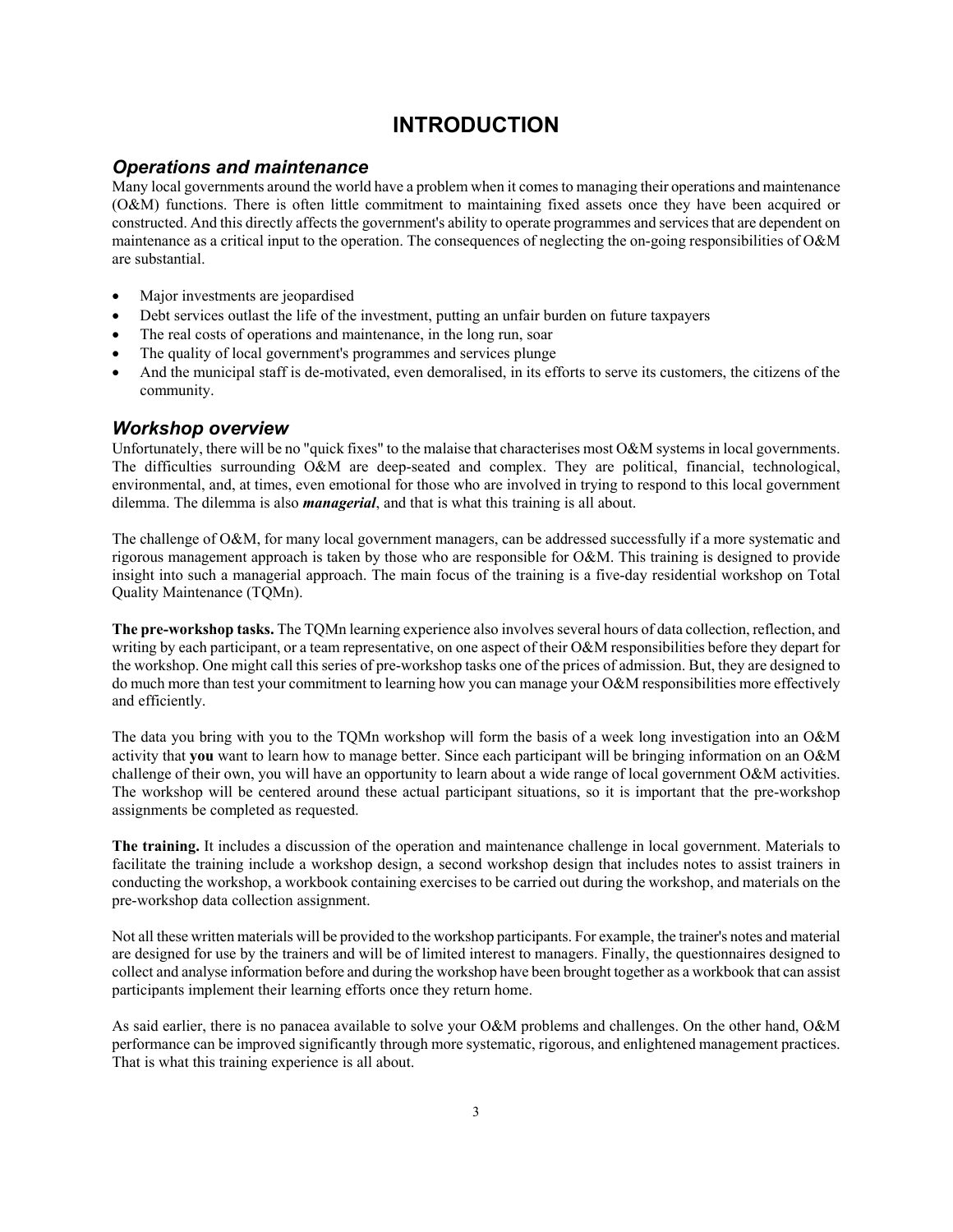The concepts and strategies of Total Quality Maintenance are based on a phased process of inquiry, reflection, and action. They are:

- 1. Reconnaissance and fact finding
- 2. Problem finding and analysis
- 3. Purpose and commitments--the *effectiveness factors*
- 4. Strategy planning and resource mobilisation
- 5. Organisation and implementation the--*efficiency factors, and*
- 6. Evaluation and quality assurance.

## *Total quality maintenance - TQMn*

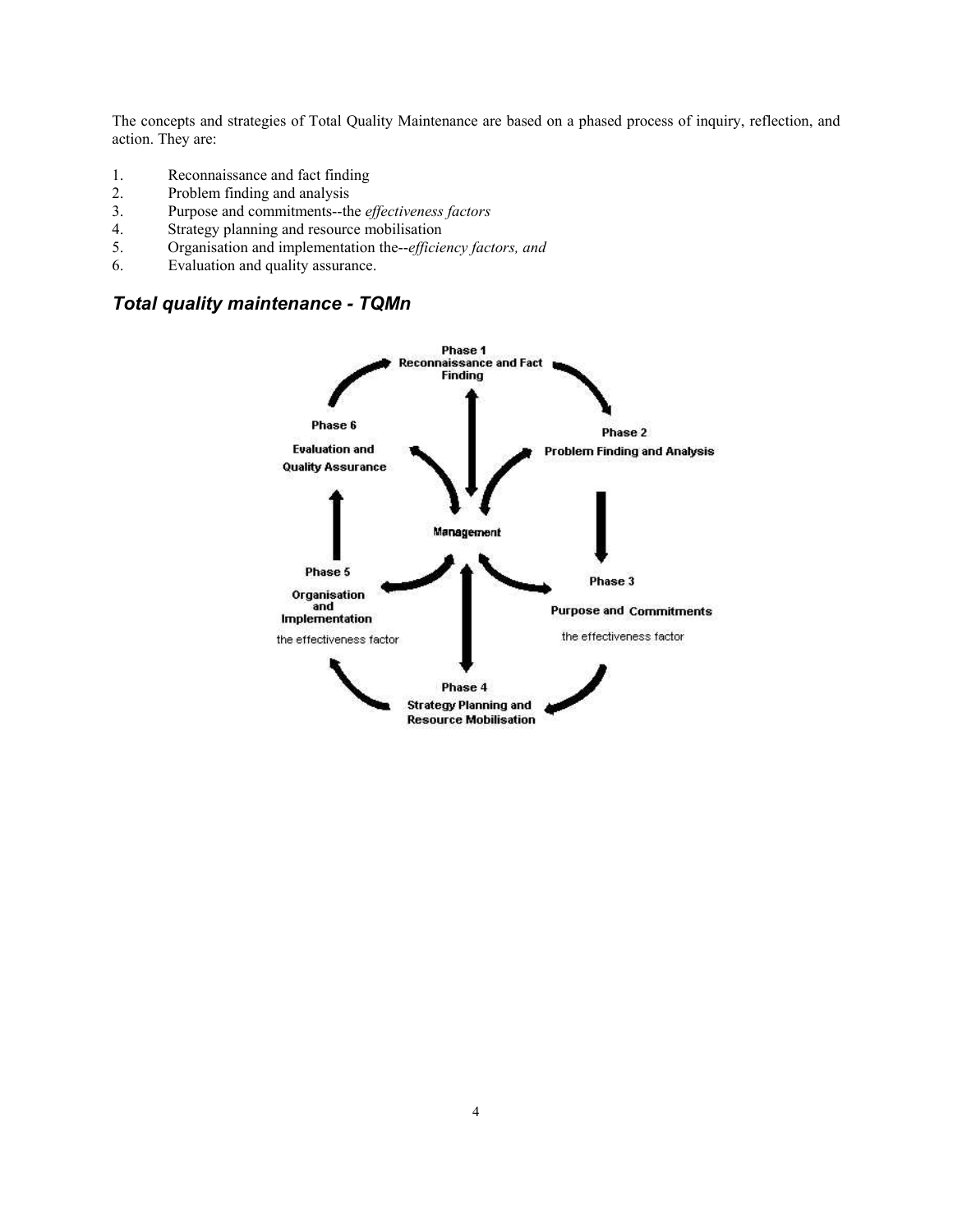# **FOCUS ON RECONNAISSANCE AND FACT FINDING**

#### *Phase 1*

Operation and maintenance functions are vastly under-resourced and under-valued in many, if not most, local authorities. The people who allocate and manage scarce community resources are inclined to defer maintenance on existing facilities and systems and to invest available resources in new projects with high public visibility. The burden for creating an understanding and appreciation of regular investment in O&M functions is largely in the hands of those who are directly responsible for O&M in their local governments. But, they cannot perform this function if they do not have a reliable management information system.

Developing a management information system (MIS) and database to support O&M decision making can be a daunting responsibility. But it doesn't have to be. Often these kinds of systems are data intensive and lack usable information, something O&M managers desperately need. Usable information, for O&M managers, is information that will help them (a) make informed decisions and (b) convince their superiors to support those decisions.

The importance of effectiveness and efficiency was discussed in the Pre-Workshop Assignment. If you recall, effectiveness was defined as "doing the right things" and *efficiency* as "doing things right." Let us explore these concepts in terms of developing an O&M management information system. First, the local government must be clear about what it should be operating, maintaining, and monitoring *directly*; that is, with its own resources the--*effectiveness factor.* We emphasise directly because local authorities sometimes do things they should not do, or do things that someone else can do better In the later category are those programmes and services that local governments have responsibility for providing, given pre-determined standards of performance, but may not do with their own employees.



For example, a local government may decide to contract out the maintenance of streets to the private sector. Even under this arrangement, the local authority would still retain control over costs and the quality of work completed. On the other hand, the council may decide, in consultation with a neighbourhood group, that the authority can no longer afford to maintain a neighbourhood meeting facility and need to find a suitable alternative solution. The neighbourhood, which needs the facility, might form an association and assume all responsibilities for maintaining and managing the property. The local authority might even decide to deed the property to the new association, which would relieve them of all responsibility.

These are examples of both doing the right things (effectiveness) and doing things right (efficiency). In the case of the street maintenance, the municipal council decided that it was *the right thing to do* (few local officials would argue otherwise) but *the right way to do it* was through private sector contracting, based on written standards and on-going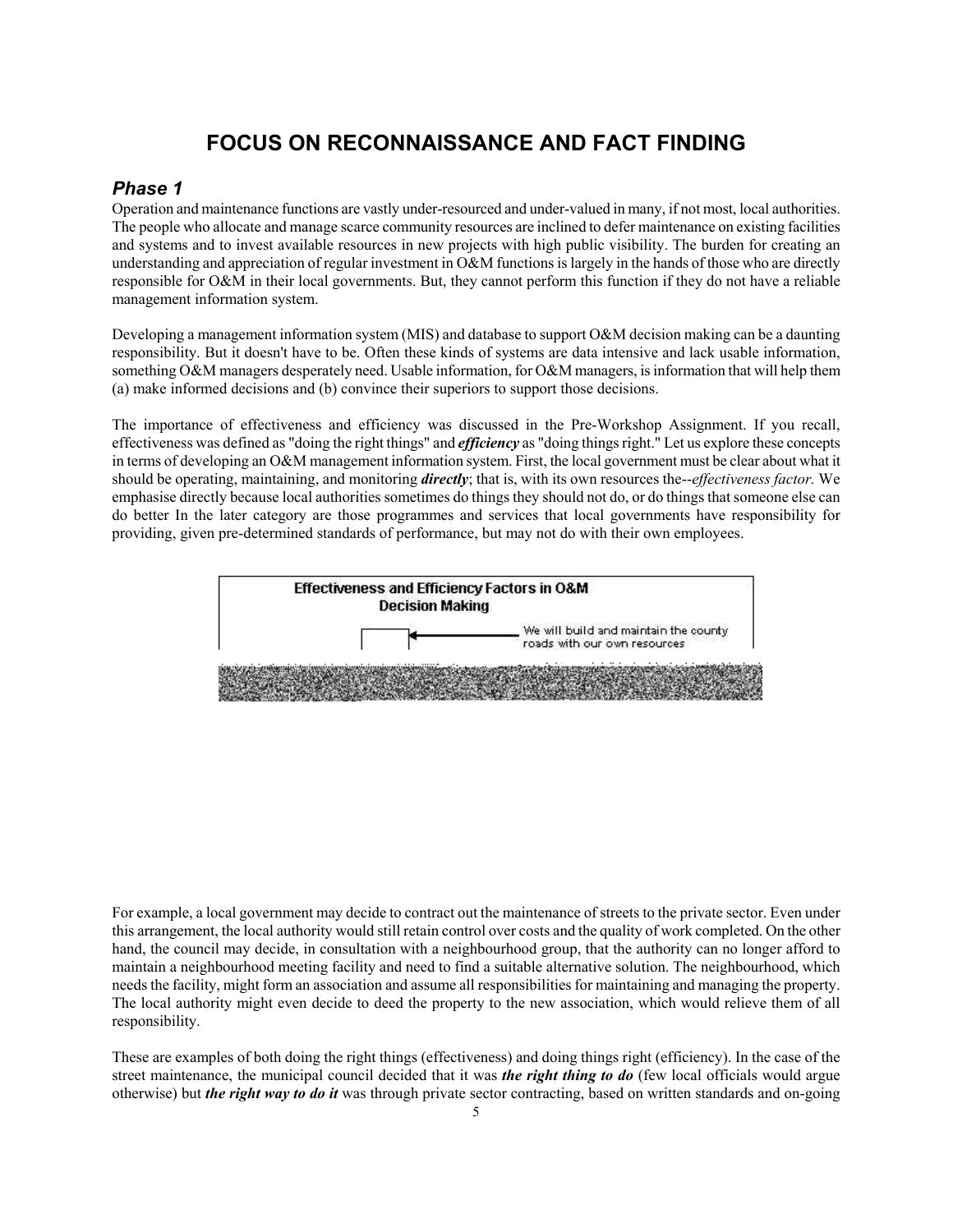monitoring and evaluation of performance. Regarding the community meeting facility, the council decided that continuing to maintain and operate it was not the right thing for council to do. Nevertheless, the council was efficient in its decision making process since the facility will continue to be available to the neighbourhood residents.

#### *Step 1: MIS: Inventory and decision making*

The first step in carrying out the reconnaissance and fact-finding phase of TQMn is an inventory of all your current O&M responsibilities, regardless of the current status of operation and maintenance. It is a subtle distinction, but important. For example, your municipality may be responsible for maintaining several public buildings but has done nothing for several years to fulfil that responsibility. Such an inventory may surprise you and others but, it is the first step in getting O&M responsibilities under control.

Once the O&M inventory is complete, decisions should be made about whether or not all these activities are *the right things to do*. Those that are not should be spun off in some manner that does not adversely affect the operation of the local government or the provision of services to the community. Those O&M functions that are the right thing to do may not need to be done directly by the local authority. So, the next set of enquiries should be around who can do better those things that are right for the local government to continue to do. The O&M functions become much more manageable when they are (1) understood, (2) quantified, and (3) sorted into who-needs-to-do-what-categories for some serious decision making and problem solving.

Here is one more simple example of how an inventory can assist in simplifying the O&M agenda. Many local authorities have unused and unusable equipment in their public works yards. Sometimes this equipment even takes up valuable space inside the public works buildings. If you ask why this equipment is cluttering up valuable space and why it is not disposed of, or repaired and put back into operation, there will be a hundred and one reasons given. The biggest reason, is never stated -- *poor management.* 

#### *Step 2: MIS: Information system development*

The inventory and subsequent ' decisions and actions about *doing the light things* will put your local authority into a better position to manage what remains under the O&M responsibility. At this point the fact finding becomes much more detailed, of the kind that was requested in the pre-workshop assignment. For example, for the equipment that remains (after the inoperative, obsolete, and unserviceable equipment is removed from your public works yard) you will need to record information about its age, operating status, source of spare parts, frequency of use, etc. This baseline data then becomes the foundation for operating information that is maintained on a regular basis. This operating information would include such information as fuel and oil consumption, amount of usage and when, and information like tire condition and wear, so future requirements can be determined and planned.

A management information system should be built around the specific needs of the organisation, not copied from some theoretical manual. Collect only the information and data you need to operate and maintain your functions successfully and no more. But, collect the information and data you do need and use it to make decisions. Several problems surround the development of an MIS. The system becomes too complicated and remains only a concept. Or it is set up, the information and data collected, but never used to manage O&M. All these are common misuses of MIS. Having no management information system at all is better than one that is poorly designed and operated or grandly designed and operated but never used.

#### *Reconnaissance*

Reconnaissance is a fancy word for managerial awareness or what some managers now refer to as "managing by wandering around" (MBWA). MIBWA has been referred to as "the technology of the obvious." It is the manager's way of seeing and hearing what is happening in the immediate environment and responding to it with a managerial initiative. How many of you work in a dismal, dirty office that could be painted by the road maintenance crew on a rainy day? Or have driven around an enormous pothole in the road to the office so many times that you do not see it any more? Or have not been able to park your vehicle in the public works garage because several pieces of broken down equipment have been taking up valuable space for years? TQMn requires initiative, not only by the manager, but every employee who is involved in any way with O&M.

#### *TQMn: Summary of phase one*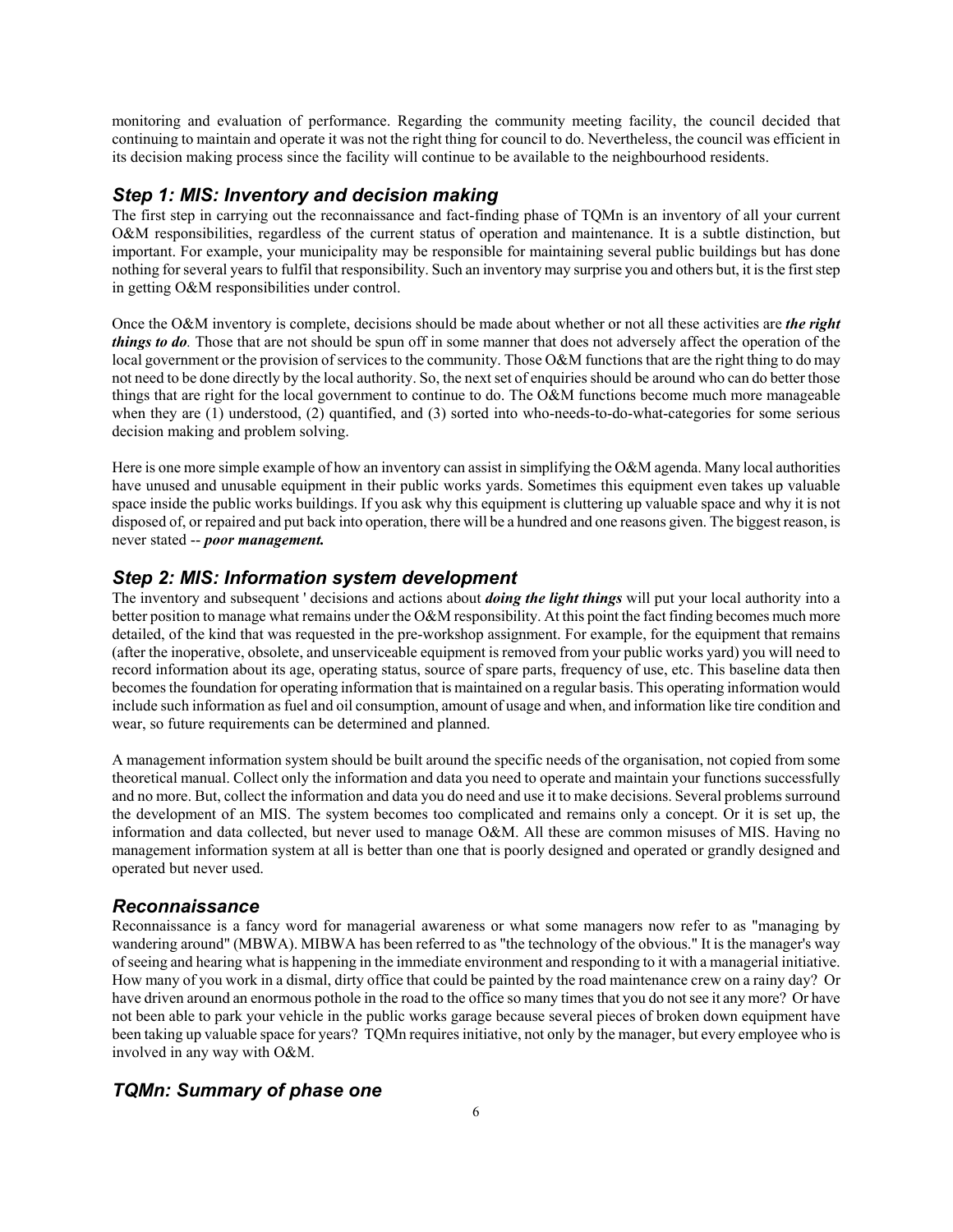The first phase of a Total Quality Maintenance programme is reconnaissance and fact finding. It is knowing the O&M territory and responsibilities by performing a thorough inventory of all O&M functions. It is also a time when some limited changes in O&M responsibilities, or physical resources, might take place. It is very possible that the O&M scale of activities can be "slimmed down" without jeopardising internal operations or external services. Once this initial cut back in O&M activities has been accomplished, it is time to decide what kind of information is required to manage what is left,(which will probably be most). These information requirements would then be transformed into questions or data inquiries that would (a) be easy to administer and (b) provide reliable and useful information for decision making.

# *Key points in reconnaissance and fact finding*

- Carry out a detailed reconnaissance and fact finding mission of all O&M activities and resources
- Develop a written inventory of all O&M assets and activities
- Decide what O&M activities should be done by your local government and what should be done by others
- Develop a practical and reliable management information system to help manage O&M activities
- Be assertive in managing your Total Quality Maintenance (TQMn) programme.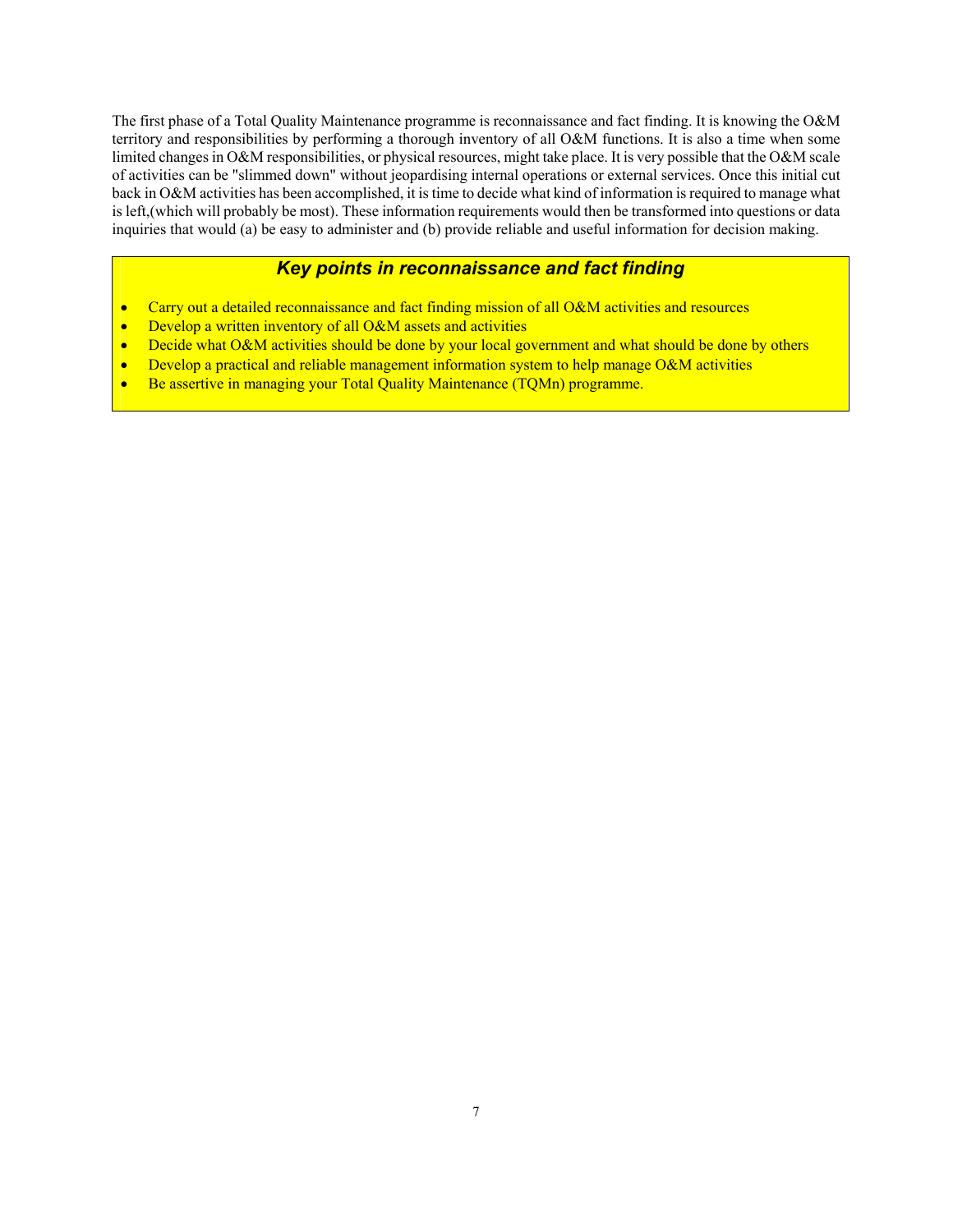# **FOCUS ON PROBLEM FINDING AND ANALYSIS**

#### *Phase 2*

Operations and maintenance (O&M), as a category of management responsibility, is too encompassing to address in any generic way. To analyse O&M, with any precision, it is necessary to break it into manageable pieces. This means, among other things, that it is difficult to prescribe a process that will be specific to a particular O&M function. Such "cookbook" approaches are not very helpful anyway because they tend to curb creative and analytical thinking. Given these constraints, here are some thoughts on how to approach and analyse just about any O&M situation.

## *Defining the problem*

One of the first principles of problem, solving is to define the problem, or sometimes to find the underlying "real" problem. Many managers are not as skilled as they need to be at defining real problems. For example, there may be a street in your municipality that has been repaired three dozen times in the past two years but the repairs never last long. Problem? Yes and no. More than likely, what we are calling "the problem" is really a *symptom* of a more fundamental problem. Maybe there is a small spring under the base and it keeps eroding and under-mining any effort your crews put forth to "fix" the street. But, you say, we can't afford to solve the **real** problem. But fixing the symptom time after time may be much more costly than investing in a solution to the water intrusion problem.

Or you might be saying that the problem is not potholes but a lack of human resources or money. The *problem* is, "we need more labourers." The *problem* is, "we need a bigger budget allocation." No, these are not the real problems. They are solutions. If you hire more labourers, you effectively eliminate many other options, like contracting repair work to the private sector. If you use lack of money as an excuse for not solving a problem, you are not doing what you were hired to do: *manage.* Defining a *solution* as the problem is worse than fixing a symptom because it often closes off other problem solving possibilities. That is not good management.

Do not take for granted that you know what the **real** problem is. When you are tempted to think the problem is simple, think again. The following questions will help you get beyond that initial period of false confidence that traps so many of us in the problem solving process.

- **What is the problem--the real problem?** We have been discussing symptoms and solutions that go around dressed like problems. Do not be fooled by them.
- **What is causing the problem?** Some street departments that spend all their time fixing potholes never stop to ask why the potholes are there in the first place. If they did, they would probably do something different, like fix the problem that is allowing potholes to re-invent themselves so often.
- When and where is it a problem? These questions help you pinpoint the source of the problem. If the potholes develop every rainy season and happen more frequently in the south end of town where it is hilly, you may be able to attribute the problem to poor drainage. Fix the drainage *problem* once rather than the pothole *symptoms* every time it rains.
- **Whose problem is it?** This is just one of a series of questions that fall into the "who" category that are important to ask when trying to solve a problem. For example, who else is interested in solving the problem? Would they be willing to contribute to the solution? Who might be opposed to solving the problem? Odd question, but it might reveal some keener insights about what to do about it.
- **What would happen if we did not solve the problem?** Another seemingly odd question, but sometimes problems disappear, or at least become less important, with the passing of time. And sometimes they can reach a critical stage if something is not done quickly to remedy them.

While the above questions sound like they are more a part of data gathering than analysis, you will be surprised how many times problems can be solved by understanding them better To be sure your description of the problem can be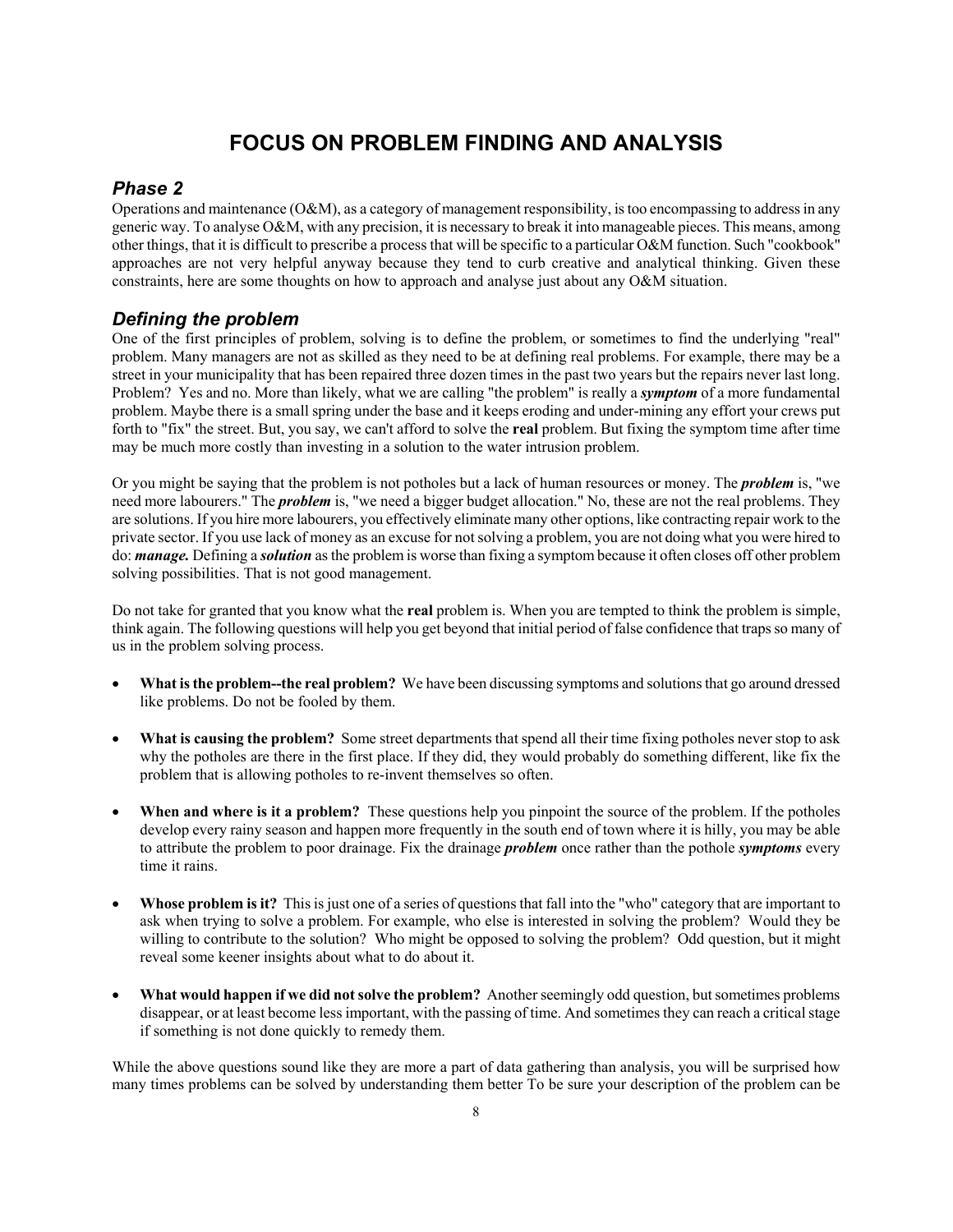understood easily by others, apply the "3-C" Problem Definition Test.

# *"3-C" Problem Definition Test*

**Clear:** Would someone unfamiliar with O&M, like a town councillor, understand your description of the problem?

**Concise:** Is your way of describing the problem sufficiently brief and to the point?

**Complete:** Is anything important left out in your description of the problem?

#### *A problem solving questionnaire*

Understanding your problem is half the solution. The other half is deciding whether or not an attempt should be made to solve it, and how soon. Finding answers to the following questions, using a simple rating scale, can help you reach a "gono go" decision.

- **How urgent is it to find a solution to the problem?** A problem is urgent if it requires immediate attention to avert a crisis, such as the complete shut down of water service owing to a major supply line rupture.
- **How important is it to find a solution to the problem?** A problem is important if neglecting it could result in serious consequences for the future of the agency and its customers, like the failure of an O&M department to inspect and clean sewer lines on a regular basis.
- **How feasible is it to solve the problem?** Some problems cannot be solved with existing levels of technology or would require a financial investment that far exceeds the capabilities of the agency in charge.
- **Is it within your control to solve the problem?** The cause of a problem may be outside the legal jurisdiction or political influence of the agency. Or a solution may depend upon the approval of bodies that have little interest in solving the problem or, perhaps, have an interest in preventing the agency in charge from solving it.
- **Are you willing to make a personal commitment to solve the problem?** Problems become problems because of someone's incompetence or neglect over a period of time. Correcting them may call for a sizeable investment of time and even some personal risk.

## *Key points on problem finding and analysis*

- Separate problems from symptoms and solutions
- Test the understandability of your problem using the three C's: *clarity***,** *conciseness***,** *and completeness*
- Decide whether or not to invest time and energy on a solution to the problem
- Develop a common understanding and commitment to O&M problems with those who can help you solve them.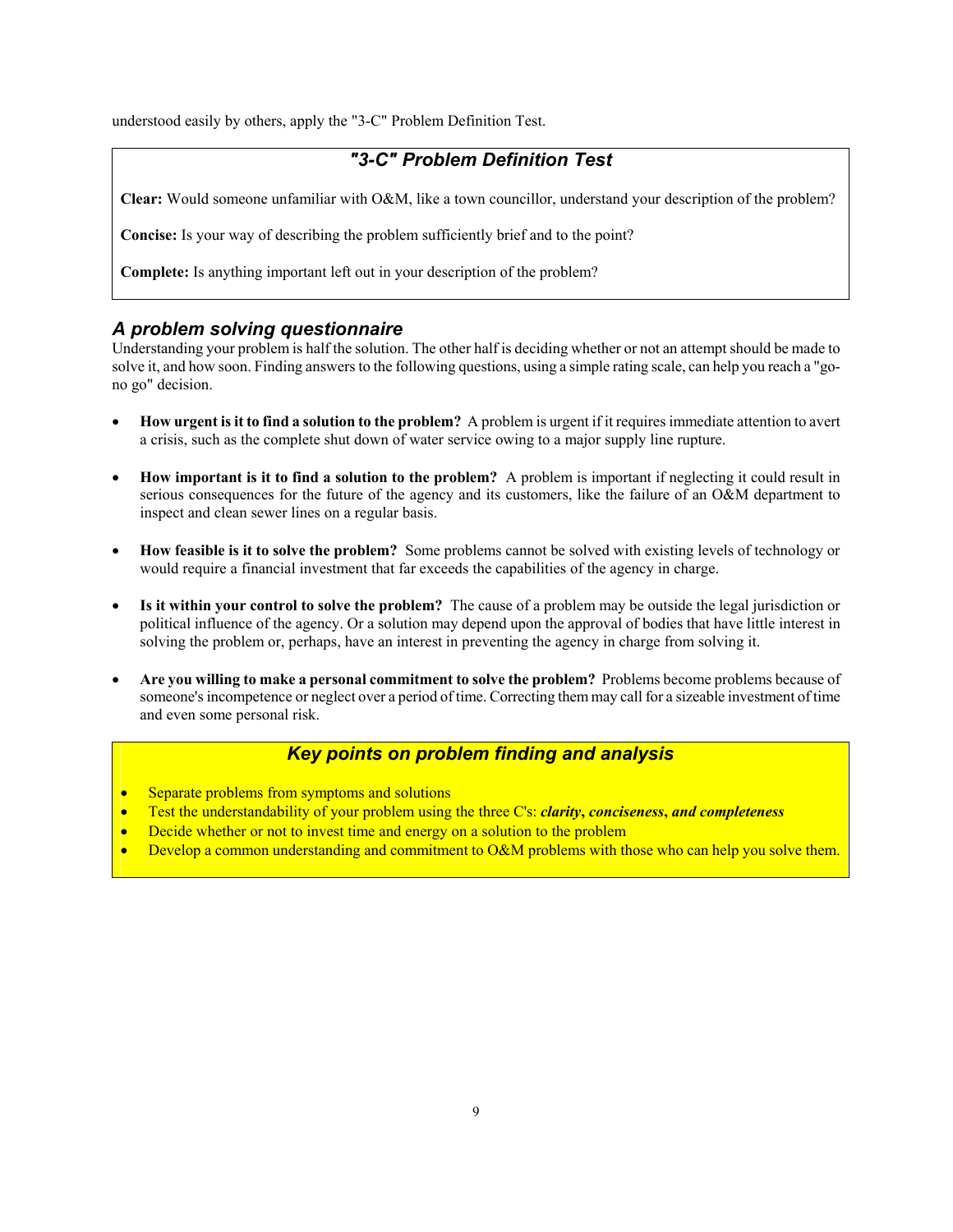# **FOCUS ON PURPOSE AND COMMITMENTS (THE EFFECTIVENESS FACTORS)**

# *Phase 3 Purpose*

Purpose is another aspect of O&M effectiveness, or doing the right things. Purpose can be looked at in two ways: (1) What purpose guides the local authority in addressing its O&M challenges? (2) How is managerial purpose structured within the organisation to focus authority and responsibilities?

**O&M goals.** The first aspect of purpose has to do with the overall orientation of the local authority toward operations and maintenance. One way to specify the organisation's O&M **purpose** is to determine where you want the local authority to be, in respect to operations and maintenance, in three to five years. In other words, what O&M goals do you intend to accomplish within this longer time period?

Thoughtful expressions of purpose stated as worthy 3-5 year goals are essential to establishing O&M as essential and valued functions within your local government. If you do not know where you want to be with your O&M programmes in three to five years, the chances are you will end up somewhere that you do not want to be.

**Goal:** Rebuild 50 kilometres of county roads over the next five years

**O & M objectives.** Objectives are statements of purpose, like goals, but with a shorter time horizon. Objectives are specific and easy to measure. They are useful to the O&M manager as a way to measure progress toward the longerrange goals to which they are related.

When your O&M goals are in place, the next thing you need to do is break each of the goals down into several short-term objectives, like the one in the example above, that can be achieved in one year increments. Objectives can also be thought of as outcomes or outputs. The use of these words may make the process a bit more realistic since most of us tend to think in outcome or output terms. In other words, what are the specific O&M outcomes, or outputs, you want to be able to point to at the end of the year and say "we planned for these and they were accomplished."

**Objective:** Complete plans for resurfacing 20 kilometers of roads at or under budget within 12 months

# *Commitments*

We have talked a lot about commitment to O&M, and rightly so. It is such an obvious and fundamental problem for those who are trying to solve the bigger problems of effective and efficient operation and maintenance programmes. Commitment comes through understanding, and this puts O&M managers in the role of educators. Commitment also comes through involvement in decision making. Councillors, and others who influence and control the allocation of scarce resources, need to be brought into the O&M planning (decision making) process more directly.

One way to determine where you can develop a stronger and more encompassing commitment to O&M in your municipality is to do a stakeholder analysis.

An analysis of stakeholders can quickly identify all those who have a "stake" in an effective and efficient O&M system. After the list of stakeholders is compiled, the next step is to determine who on the list can provide the greatest support to O&M, both now and over time.

The Pareto 80/20 rule is useful to apply in the analysis of stakeholders. This is a process of separating the "vital few" from the "trivial many." Essentially, it identifies 20% of the stakeholders as those who can deliver 80% of the support. The point: Do not spend your time with the 80% who can provide only a fraction of the support you need.

*Stakeholder*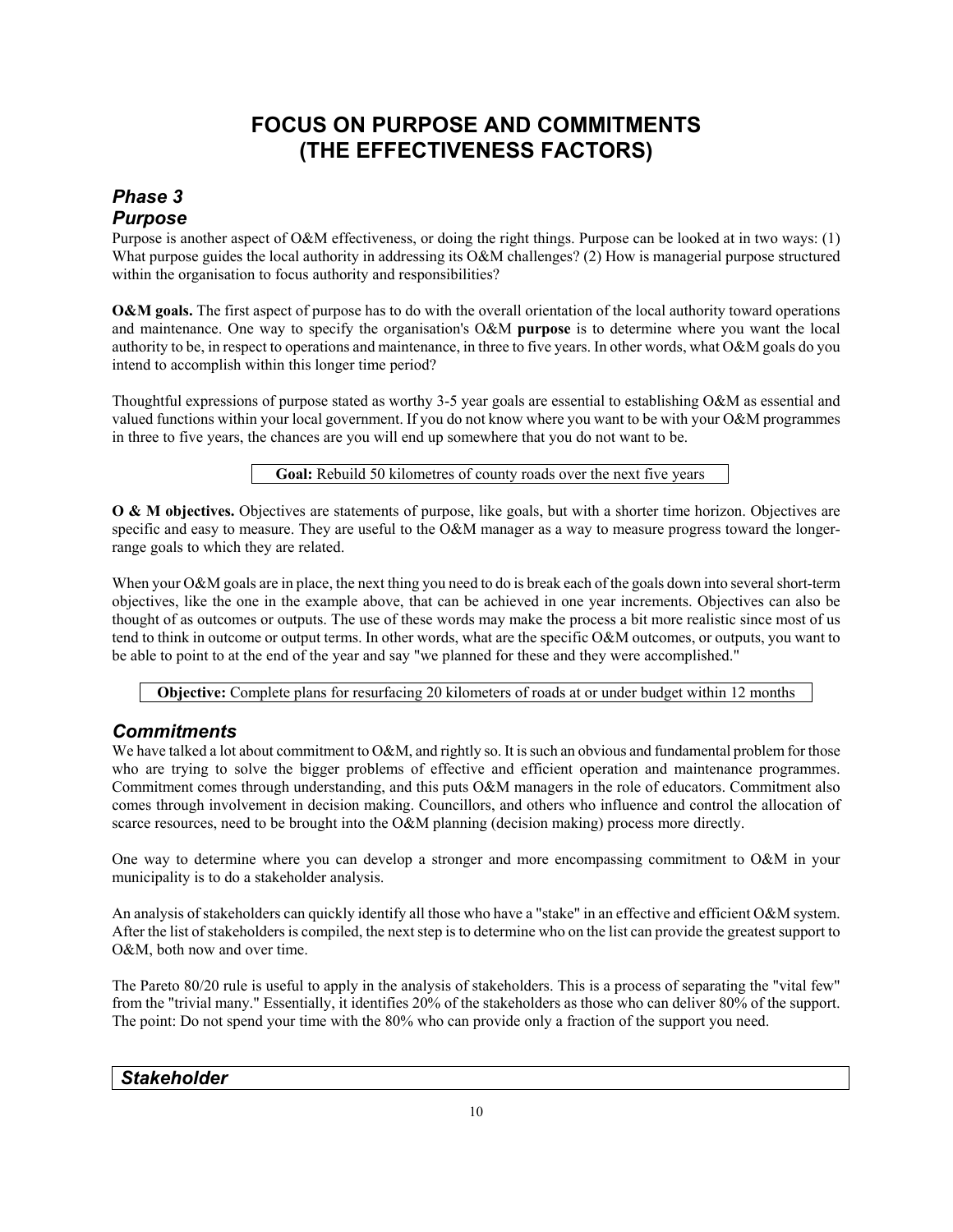Any person, group, or organisation affected by the causes or consequences of the local authority's operation and maintenance programme who can assist in getting the necessary resources to implement a sustained O&M programme.

#### *Key points on purpose and commitment (the effectiveness factors)*

- Set intermediate (3-5 year) goals for O&M that are realistic, achievable, and have a positive impact on service to your constituents.
- Decide what your local government should no longer be doing in O&M and what others can do better and cheaper.
- Commitment to O&M must be earned. Understanding and involvement are the foundation stones on which commitment is built.
- A stakeholder analysis will identify all those with a stake in successful O&M activities.
- Applying Pareto's 80/20 rule will help identify those stakeholders who can make a difference.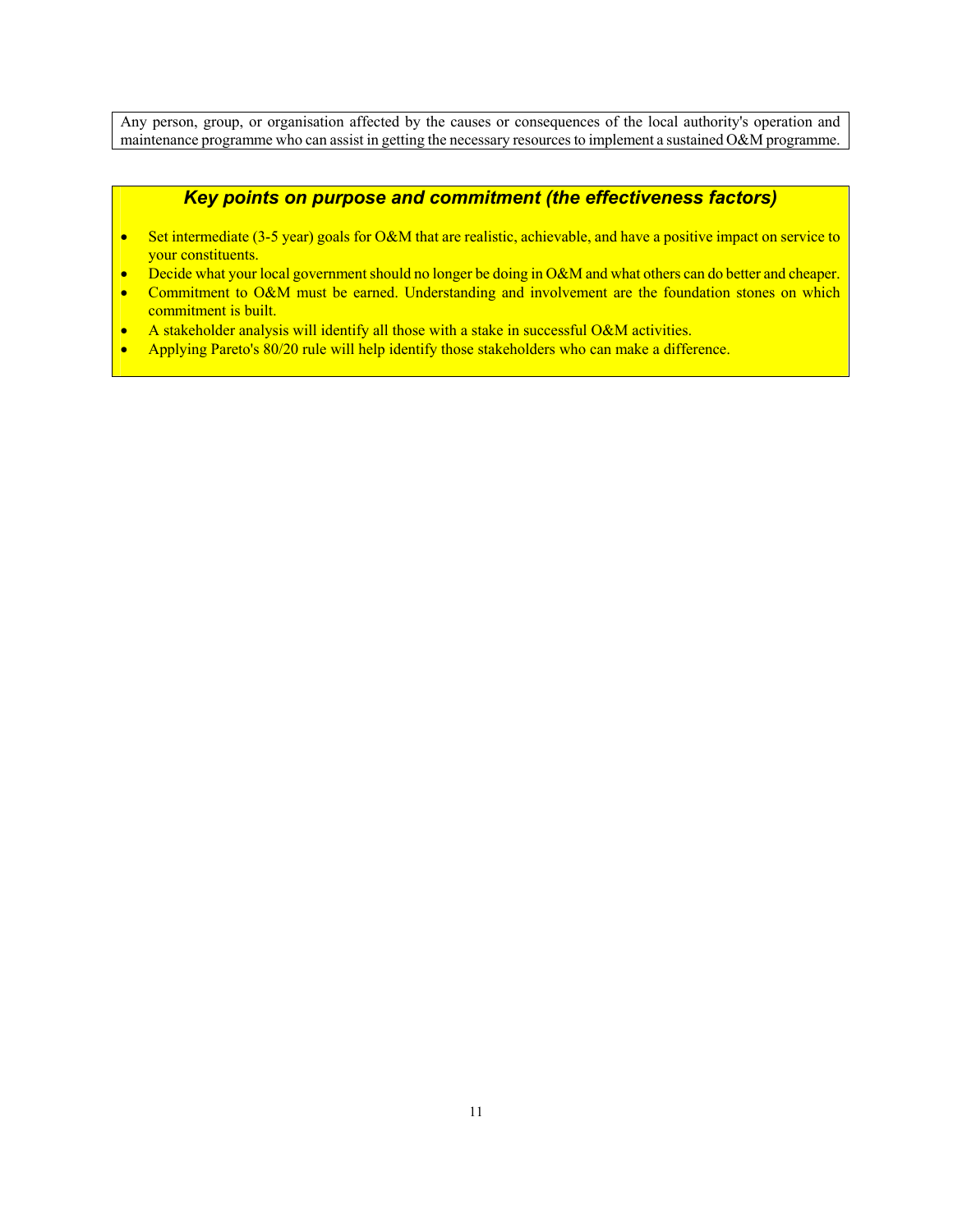# **FOCUS ON STRATEGY PLANNING AND RESOURCE MOBILISATION**

## *Phase 4 Strategy planning*

Planning strategies for the accomplishment of goals and objectives is really managerial decision making. Most managers confuse planning with a process that involves only planners and others who are removed from the heat of action. Not so. And this is why *planning strategies for action* is so important as an integral step in the TQMn process.

Strategies are broad courses of action devised to place an agency in a position to achieve its objectives. Where an objective describes what is to be achieved, a strategy describes what must be done to achieve it, stated as a planned course of action. Derived from an objective, a strategy leads inevitably to an action plan that spells out in detail how the strategy will be carried into operation.

#### *Strategy*

Prepare detailed specifications for road surfacing that comply fully with ministry standards and provide the department with a fair and impartial basis for comparing alternative road design proposals.

Two things are important to consider as you enter the strategy planning phase of TQMn. First, all the information, analysis, and reflecting that has gone into the process to date gets factored into this series of managerial exercises. For example, all the information on equipment, usable or not, is brought into the picture. You already have made some decisions about what you want to accomplish and by when. And you have a new appreciation of who the stakeholders are and how they might be recruited to help you put an O&M action plan together.

Secondly, and it ties right into the last comment, planning is not done in a vacuum. It should involve, in appropriate ways, those who have a major stake in helping you implement your O&M strategies. While it is not possible to involve all these people in the workshop, it is imperative to seek their involvement when you return home and begin to build on what has happened during this training opportunity.

#### *Strategy alternatives*

One consideration in preparing strategies is the possible elimination of those O&M functions and activities that your local authority should not be doing at all. In that weeding out process, you should also determine if someone else should be doing those things. If so, help them assume the mantle of leadership.

There is also the category of O&M functions and activities a local government should provide but not implement directly with its own employees. If someone else can perform these functions and activities more inexpensively, at the same or a higher level of proficiency, then they should be given the opportunity. This has been described in the literature as government doing "less rowing and more steering." (There may also be extenuating circumstances that warrant transferring authority for the performance of municipal programmes and services to the private or non-governmental sectors.) Involving the private sector in public programmes and services does not relieve the local government of its responsibilities for assuring the quality, level, and equity of constituent programmes and services, all effectiveness factors. However, it does increase your local government's opportunity to be more efficient, to do things right.

#### *Action planning*

Strategies spell out what is to be done to achieve O&M objectives. In order for these strategies to be useful as guides to program implementation, more detailed planning is necessary. Action planning is the detailing of responsibilities that must be assumed and tasks that must be performed to get approved strategies in motion. In other words, action planning is deciding:

- who does what with whom:
- where and when they will do it;
- what resources they will need; and,
- how we will know if the outcomes have been achieved as planned.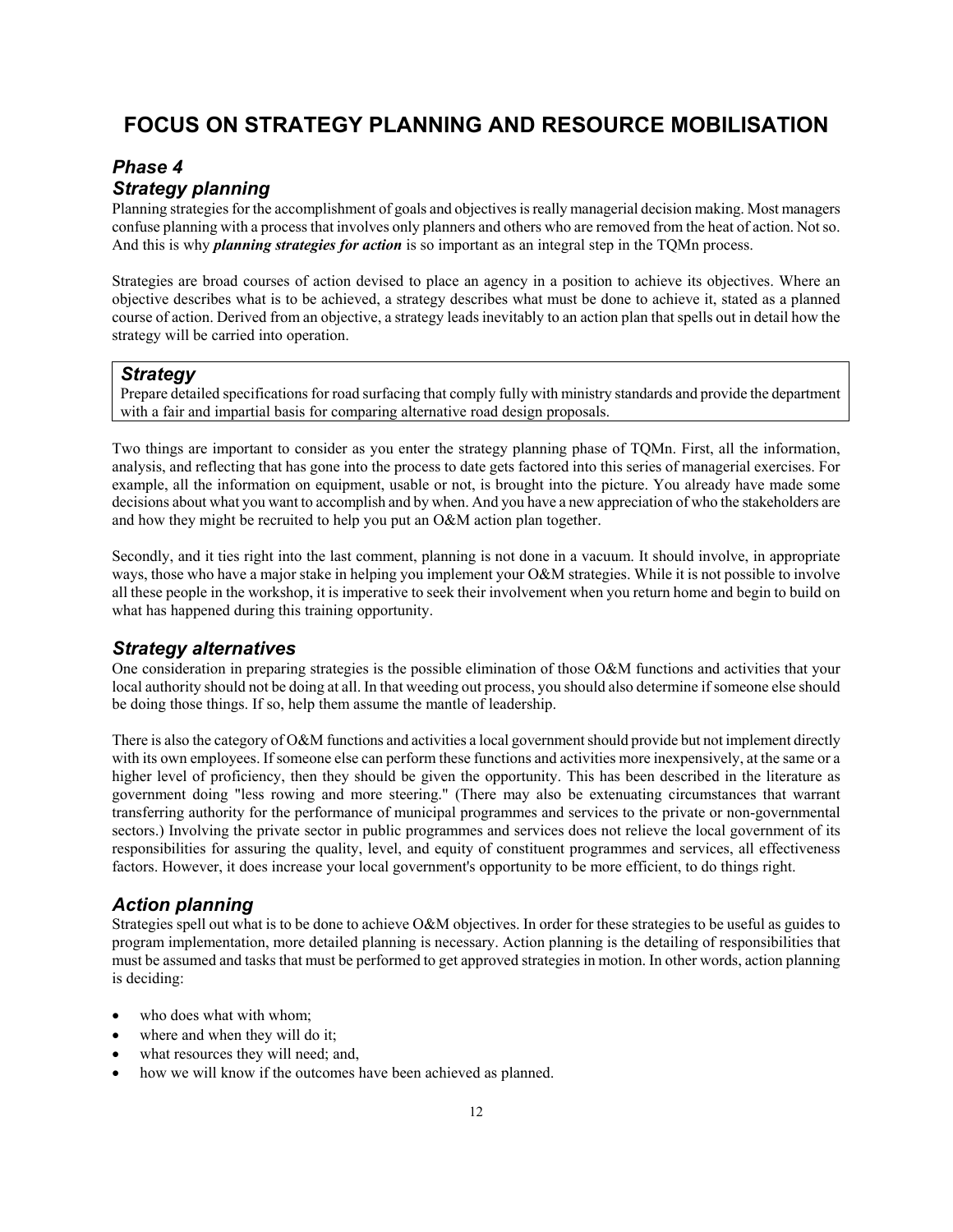As you can readily see, action planning is a highly specific form of management decision making essential to making the transition from planning to implementation.

#### *Benchmarking*

Good management calls for the creation of quality standards against which actual performance can be compared. A "benchmark" is the best known example of quality related to the performance of a specific function or task. It is a measure of excellence. Developing and communicating benchmarks is an effective way for managers to convey their expectations for individual and work crew performance.

#### *Benchmark*

The O&M maintenance crew arrives at the assigned job site at or before the scheduled time, and the appropriate equipment for the job is always available and in operable condition.

Benchmarking is the way responsible O&M managers keep score, providing themselves with answers to such fundamental questions as:

- 1. Are we doing the **right thing?**
- 2. Are we doing it the **right way?**
- 3. Are we doing it the right way **every time?**

#### *Resource mobilisation*

Your action plan will tell you the kind of resources you will need to carry it out. In reality, one needs to consider the availability of resources along with the development of an action plan, or be prepared to make changes in the plan if resources are not available within reason. The obvious resource is money and that is, in most cases, the purview of an elected or appointed council. This is also the critical point of support, so it takes us back to the discussions earlier about garnering commitment in the right places.

Assuming that you have gained the commitment to O&M from councillors, your task at this point is to mobilise the necessary resources to carry out your O&M strategic plan. In addition to funds, you will need equipment, materials, human resources, special expertise, and time. Let us look briefly at each of these requirements. Having the right equipment can be a mixed blessing in the O&M world of work. The question is "right from whose perspective"? The key to effective and efficient O&M, when looking at equipment needs, is *appropriate technology.* In other words, is the technology you are considering:

- Readily available at a price you can afford?
- Easy, quick and inexpensive to service and repair?
- The kind your employees can operate and maintain without acquiring new skills through costly training?
- Tough enough to withstand the unique challenges your environment will be offering on a day-to-day basis?

If not, you should reconsider the *equipment requirements* before going any further. A low technology answer that works reasonably well to carry out the tasks required is much better than a sophisticated one that breaks down every other week and takes six months to fix.

The same is true of any *materials* you might need for O&M functions and activities. If you cannot buy it off the shelf of a local supplier, it is probably going to give you headaches down the road.

*Human resources,* or your O&M employees, are a special category of resources to be considered. Most of what you have in this category is what you have to work with. A simple truism, but this also is a resource that you can grow and develop within your means. What you have in the way of human resources today is not what you will have a year from now if you have a human resource development plan that emphasises personal growth through responsibility and challenge. We want to say more about this aspect of resource mobilisation in the next phase of the TQMn process. For now, it is important to stress that your workers are potentially the most valuable, flexible, and elastic resource you have at your command when it comes to implementing O&M responsibilities.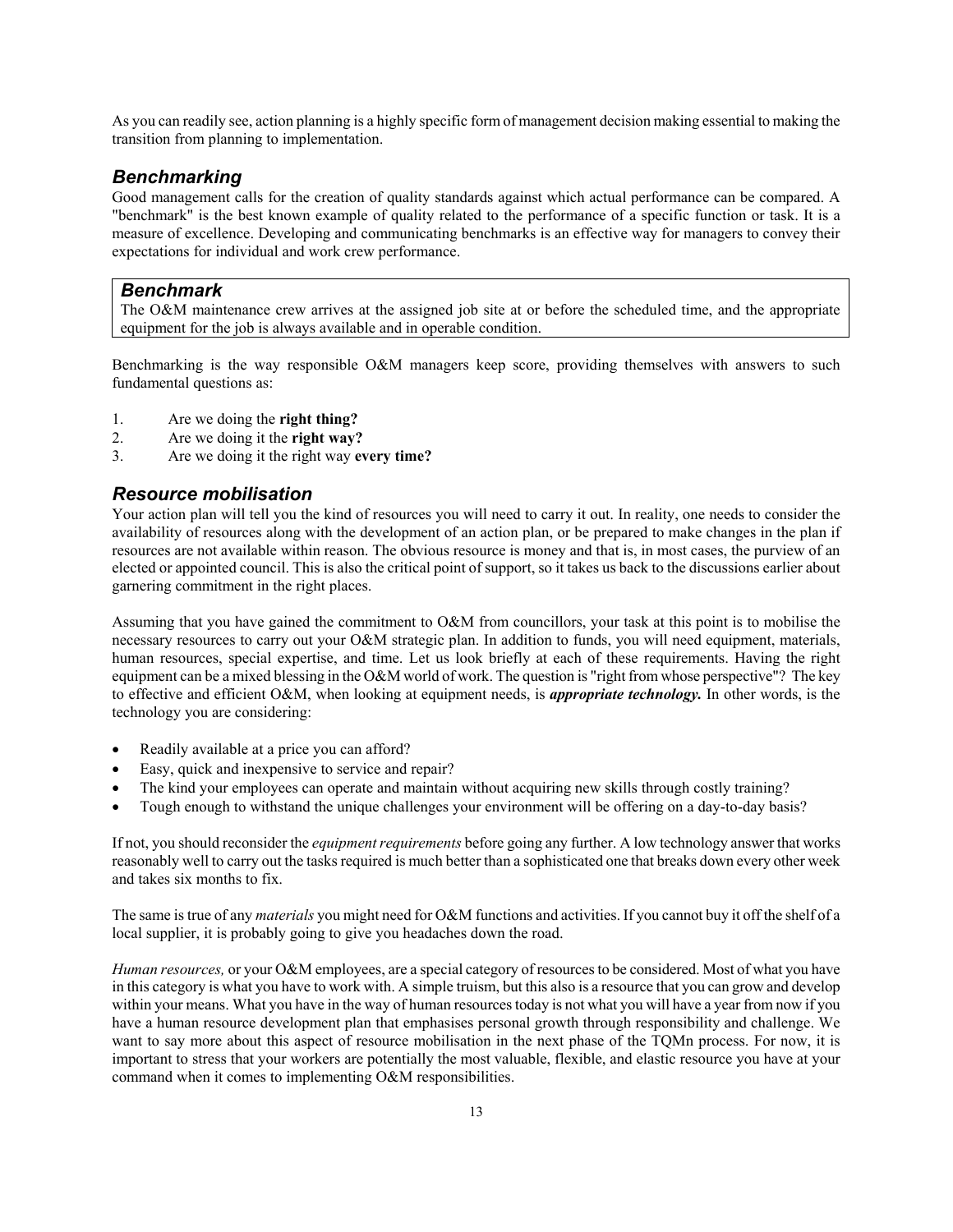*Time* has similar characteristics: valuable, flexible and surprisingly elastic depending on how you use it. Most managers waste vast amounts of this commodity in their efforts to operate and maintain local government plants, equipment, other fixed assets, and the services they are designed to deliver.

#### *Key points on strategy planning and resource mobilisation*

- Planning strategies for action is managerial decision making
- Use all the information, analysis, and reflection to date to forge your action plans
- Involve key stake holders, when and where appropriate, to develop your strategies
- Develop action plans that will help you achieve each of the outcomes in your short-term strategic plan
- Benchmarks provide supervisors with a way to talk about quality when discussing performance expectations with their employees
- Resources and support are the key to successful O&M. Acquiring them does not assure success. They need to be managed
- The ability to maintain equipment and acquire materials and spare parts should be considered **before** you purchase the equipment and put the O&M system in place
- People are your most valuable and flexible resource, but their contributions to O&M should not be taken for granted. Employees must be developed to their full potential and managed through enlightened leadership
- Time may be the most wasted resource in O&M. It must be managed every moment in order to capture its full potential.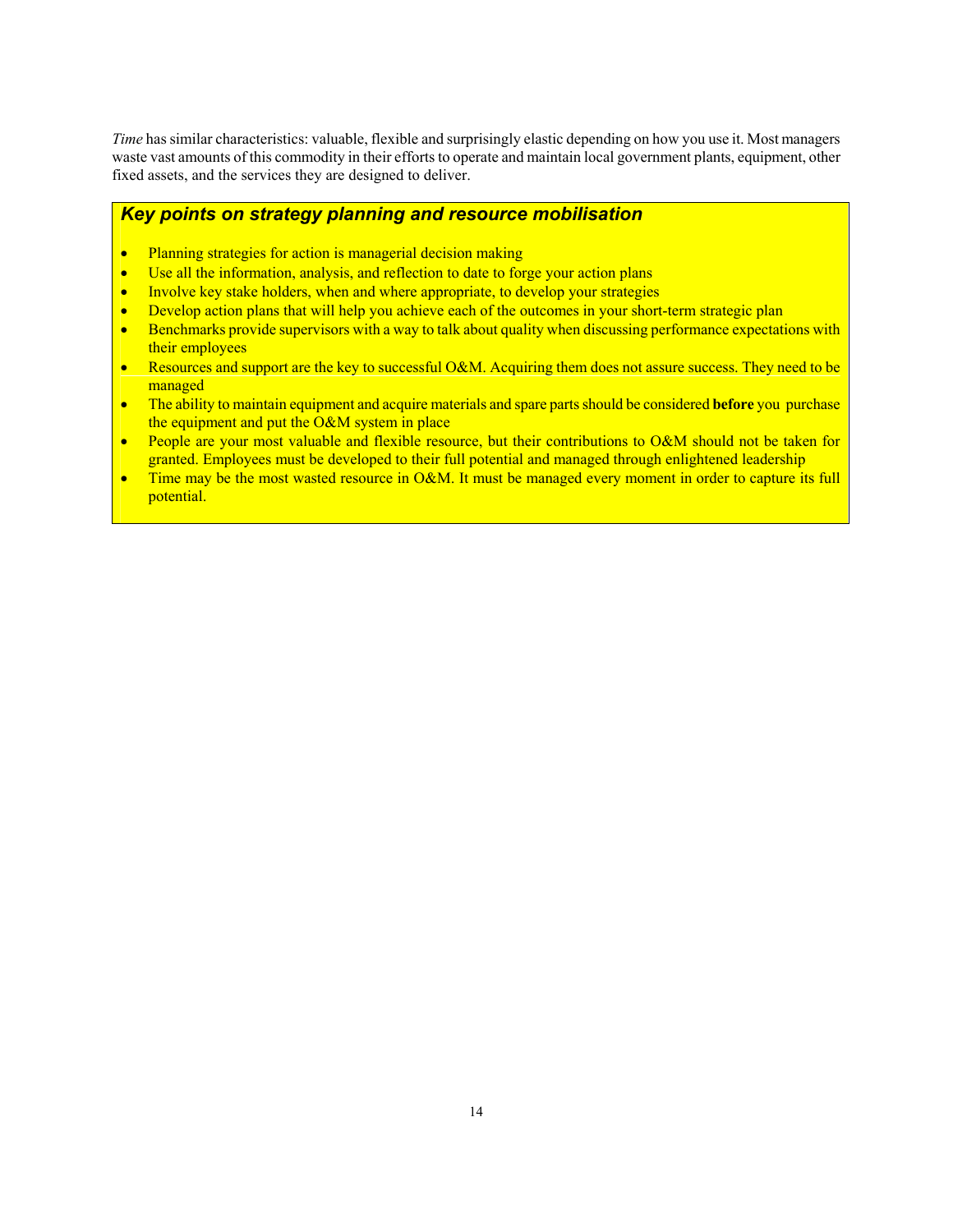# **FOCUS ON ORGANISATION AND IMPLEMENTATION (THE EFFICIENCY FACTORS)**

## *Phase 5 Organisation*

There is no magic formula that can be used to organise resources and functions to accomplish operating and maintenance tasks. However, there is a strong tendency to organise O&M tasks the way they have been organised in the past. And past organising practices often follow the bureaucratic model, which is highly structured and hierarchical in nature. There is a movement away from the bureaucratic model toward more fluid strategies for organising people and tasks.

Probably the most popular approach to emerge in recent years, in terms of organising resources and tasks, is the taskoriented team and the notion that organisational boundaries should be flexible and fluid to accommodate the needs of the organisation and its constituents. To define the process briefly, "form follows function."

**Teams.** The Total Quality Management movement that has swept the industrial world in recent years puts substantial emphasis on the use of teams to plan and implement O&M activities. We will mention only two types of teams at this time to give you an indication of how they can be used. The first is the *self-managed team.*

Self-managed teams consist of a line supervisor or lead employee (who is the team leader) and all other employees assigned to a specific operation or maintenance responsibility. Here are some characteristics of these types of teams:

- The process the teams manage is well defined;
- They plan their own work schedules and report these to their supervisors on a routine basis;
- They are supported by management teams; and
- The team leader trains the team in TQMn methods, helps them make decisions and conveys their concerns and suggestions to management.

Forming self-managed teams in an organisation that has operated with highly centralised decision-making policies and processes will take time and training, but the advantages should be worth the effort. Assignment of responsibilities and delegating the authority and resources to carry out those responsibilities, are obvious voids in many organisations. And the overall costs of highly centralised decision making, both monetary and developmental, are enormous. When decisions are jealously guarded at the top, there are inevitable delays in operations, the costs go up, and supervisors and others are thwarted in their development. Under such circumstances, supervisors and workers are certain to be de-motivated. These are heavy prices to pay for managerial control. The second type of team we want to mention is the *cross-functional improvement team.* This is a team consisting of managers and key employees from several different functional areas working on an issue that involves all of them. Imagine that your local authority is planning to open a new sewage treatment plant. While the plant may be operated and maintained by *self-managed teams,* it will be important to convene a cross-functional team, consisting of selected procurement and accounting personnel, the engineering department, and others who will be needed, not only to bring the new operation on line but to assure its smooth operations and maintenance from that point on. Such team meetings also may include members of the environmental protection staff if there are potential violations to certain policies that have been adopted in relation to the operation of the new facility.

#### *Implementation*

Implementation becomes much easier if all of the tasks discussed earlier have been carried out in other words, properly managed. Implementing O&M requires thoughtful planning and analysis before the equipment is turned on and the employees sent into the field. And yet, it is not difficult to get the impression, in many local governments, that little or no planning and preparation takes place when it comes to O&M implementation.

- Work crews arrive on the job site without materials to work with
- Equipment breaks down because it has not received even the slightest bit of routine maintenance
- A piece of expensive equipment, acquired under a multi-lateral loan agreement, is put into operation without the operator being trained. It becomes inoperative in a few weeks
- A complicated processing plant is installed that requires parts and materials that are not available in country. A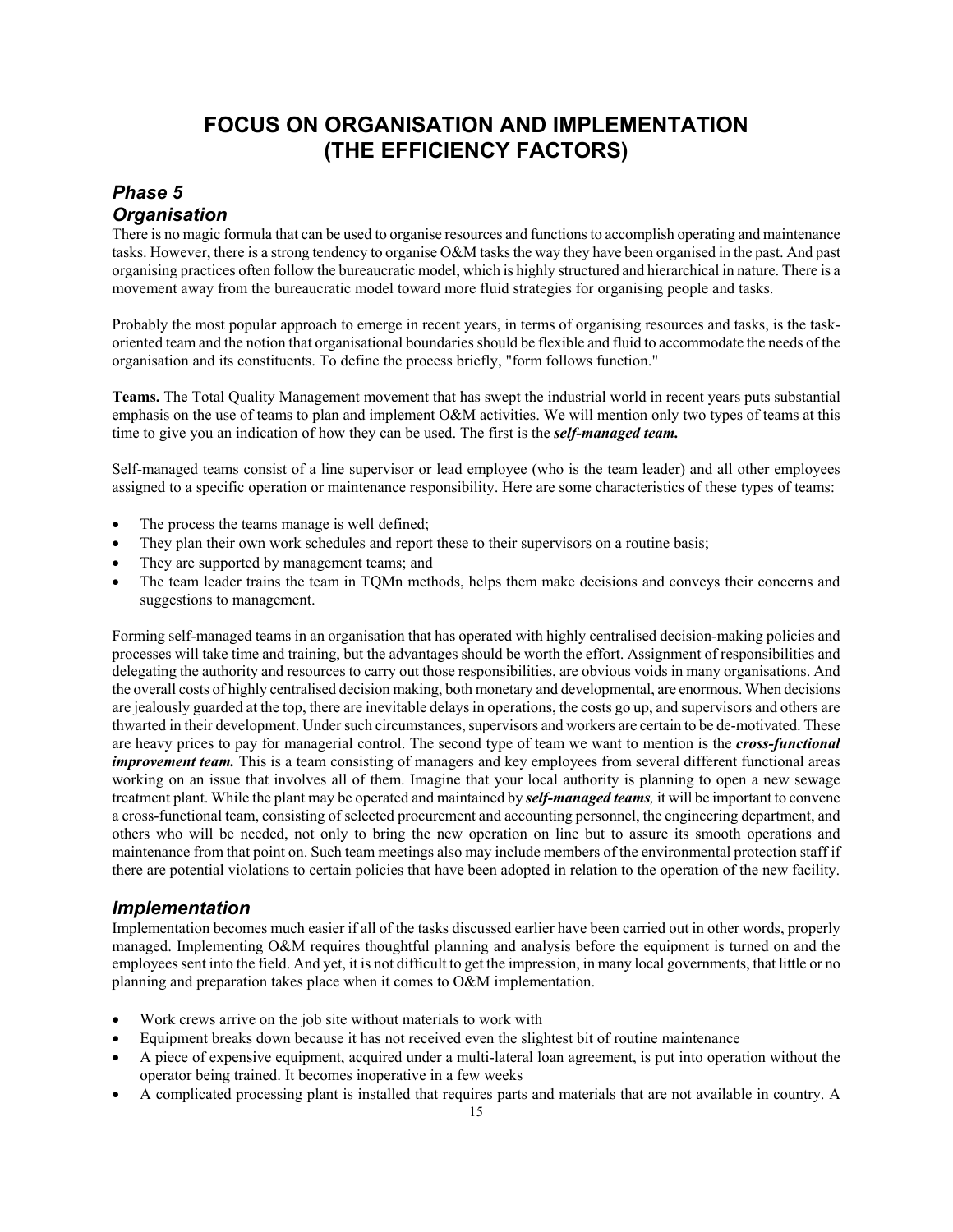serious breakdown occurs, interrupting service for several weeks

- The workshop supervisor sends a requisition to the finance department for garbage truck tires. Several weeks later, when two of the three trucks have tire blowouts, he finds out the requisition is still in someone's in-box
- The public works supervisor is called to the town manager's office before the crews have reported for work in the morning, and they arrive only to find there is no work schedule for them to follow. This happens frequently because the supervisor refuses to delegate any decisions to the crew members or does not plan ahead.

Sound familiar? Probably too familiar. And yet, most if not all these situations could have been avoided through better planning, a review and change of cumbersome procedures, more enlightened management styles, training, and a system that honours some basic TQMn standards and values. Many O&M problems can be avoided if they are anticipated before hand. This requires forward planning and strategic thinking before implementation begins. Now, a look at some implementation strategies, those things that can be done during implementation.

**Supervision.** First, the process for selecting first line supervisors is often flawed. Effective on-line supervision may be the most important implementation resource when it comes to carrying out O&M responsibilities. Nevertheless, it is a weak link in most local government O&M situations. Three factors contribute to this dilemma. The selection process may become political, be inhibited by archaic personnel practices, or simply not be seen as important in building a strong organisation.

Secondly, supervisors are often promoted from the ranks of those they now supervise and are given no training in supervision. Just because someone is technically competent in performing the tasks he or she will be supervising does not mean the person will be effective in managing people, materials, and the other tasks associated with supervision.

Finally, most supervisors are not given enough authority and responsibility to perform their role successfully. Delegation, for whatever reasons, is not widely valued or practised as a management strategy. In many countries that have been under colonial rule, delegation may be attributable to the "handing down" of practices and behaviours that seemed to have worked before independence. But the rationale for bureaucratic and highly controlling management styles was very different under those circumstances.

If you think this is a bit harsh, stop for a moment and think about how decisions are made. Does your organisation operate with the system where most decisions regarding the acquisition of goods and materials or interaction with outside agencies, to name just two, require a "file" to crawl its way up through the bureaucracy to the very top before anyone can do anything? Nothing is more depressing than seeing dozens of such files (the kind tied up with red tape) sitting on the chief administrator's desk, file cabinets and coffee table, awaiting his or her signature. You also know the chief administrator has just left for an extended study tour half way 'round the world and hates to delegate any decision to anybody. It happens! To summarise, effective supervision depends on good personnel selection to begin with, training in supervisory concepts and skills, and greater freedom and responsibility to perform the role.

**Scheduling and deployment of resources.** The next important function to be factored into the implementation of O&M is the timely and strategic scheduling and deployment of resources to perform required tasks. And, this means **all resources:** human, equipment, materials, funds, and time.

**Archaic and unnecessary procedures and regulations.** Many O&M efforts are hampered by cumbersome and useless procedures and regulations. These barriers can be eliminated through enlightened management practice, awareness on the part of those who encounter these barriers coupled with a willingness to act to change the system, and maybe even incentives for carrying out "search and destroy missions" against these insidious enemies of O&M.

**Organisational habits.** Habits can be troublesome when implementing TQMn. These are the traditions that continue to be honoured even though they are no longer useful to the accomplishment of the organisation's goals and objectives. "But, we've always done it that way." Sound familiar? It is the worldwide retort by those who are threatened with new ways of doing things. When this argument prevails, outmoded organisational habits will control the way the authority does business, for better or worse. It is a good idea to list those habits that can get in the way when implementing TQMn and to identify ways to change them.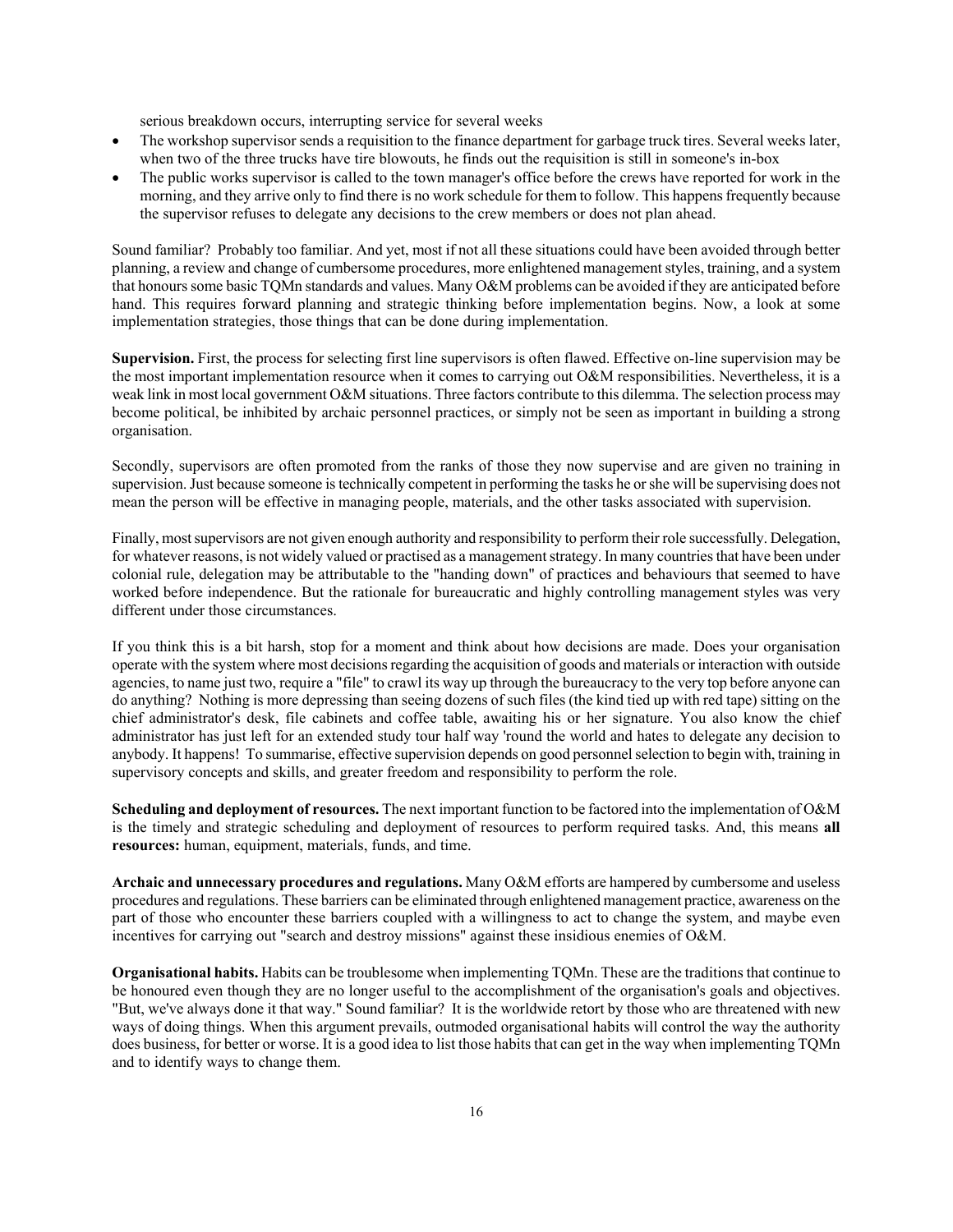**Performance monitoring.** We are not talking about a "watchdog" approach to monitoring but a supportive strategy of interaction between line operations and senior management personnel. Such an approach would assure first line supervisors and their work crews that management is interested in what is going on, is looking for compliance with established benchmarks, and is prepared to offer assistance when needed.

**On-the-job training and development.** The most effective, efficient and opportune place to train and develop O&M employees is on the job. And yet, very little effort is made in many organisations to tap this opportunity. Some educators talk about the concept of *just-in-time* training; that is, just in time for the training to be used on the job. The notion is that employees learn best what they can apply immediately. It is action oriented and has direct payoff in job performance.

The best trainers in these circumstances are usually the supervisors and middle managers who have the knowledge and skills required and are willing to share them with the employees. But these individuals are not always effective in helping others learn. Sometimes supervisors and managers are more inclined to perform the task themselves, or to complain that nobody knows how to do it, than to help a subordinate learn how to do it. If your supervisors are not effective coaches and on-the-job trainers, you might want to provide special training for them. It can pay big dividends in job performance and worker satisfaction.

## *Key points on organisation and implementation (the efficiency factors)*

- Re-examine the organisational structure to see if it supports good TQMn principles and practices
- Delegate responsibilities to the lowest practical level of operation and maintenance and provide the authority and resources to carry them out
- Remember, form follows function, or should and does in those organisations that are organised to carry out programmes and services efficiently and effectively
- Implementation does not just happen on the job. It takes advanced planning and strategic thinking before it happens
- Effective supervision does not just happen either. It takes selection of qualified and committed personnel, proper training and development, and freedom, authority and responsibility to do the job
- The scheduling and deployment of resources is a weak link in many O&M systems
- Archaic and unnecessary procedures and regulations cost time and money, thwart job performance, and ultimately have an adverse impact on employee morale and customer service
- Outmoded organisational habits developed during earlier years can hinder the organisation in accomplishing its purposes
- Successful O&M implementation requires supportive monitoring of job performance from above
- On-the-job training and coaching are the best tools any supervisor has to get the task done right the next time around, and to grow people in the process.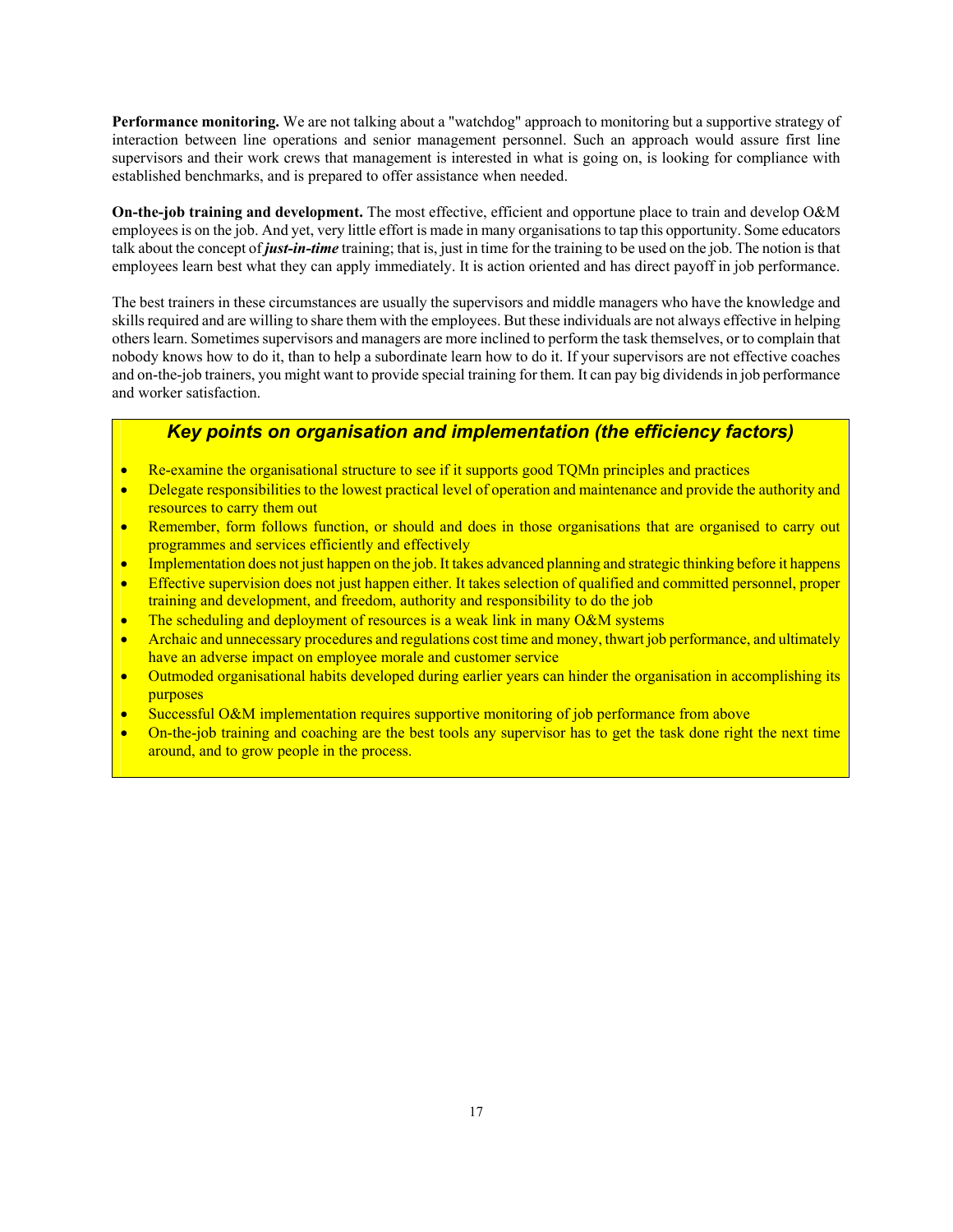# **FOCUS ON EVALUATION AND QUALITY ASSURANCE**

## *Phase 6*

Two issues are involved in any evaluation: Did you do what you planned to do? How well did you do it? Simple questions, but profound in their implications. The planning processes highlighted earlier, where you established intermediate goals (3-5 years) and outcomes for the fiscal year, is a logical departure point for looking at overall performance. These will help determine how well you are doing against the goals and benchmarks established at earlier dates.

Quality assurance is much more difficult to measure, particularly in many of the public sector services being delivered by local governments. The dynamics of the customer-producer relationship is different from that found in the private sector where, hopefully, there is competition as an incentive to produce quality products and service. Nevertheless, there are ways to improve the quality of public sector programmes and services, even functions like maintenance that serve an internal audience. These also require some kind of predetermined standards or benchmarks from which progress can be measured.

Vehicle maintenance is an example of a service that is largely oriented toward other employees (leaving out, for purposes of this discussion, public transportation vehicles). A goal might be established at the beginning of the fiscal year to reduce overall vehicle "down time" to 10% of total operating time, based on normal hours of operation. In evaluating maintenance performance against this goal, you would want to determine if, in fact, the goal had been met. You would also want to look at the overall costs involved. Yes, the goal was met, but costs soared by 3000%. Outrageous! Not necessarily. If your maintenance budget was unrealistically low the previous year, and vehicle down time was, in turn, outrageous, then perhaps this outrageous increase was not so outrageous.

Perhaps the 10% downtime was limited largely to two pieces of equipment that were critical to road maintenance and they were out of operation for most of the season most favourable to this maintenance function. The overall goal set for the vehicle maintenance crew was met, but it was a disaster for the road maintenance crew that was counting on those two vehicles to meet its goals. As you can see, it is important to look at quality assurance, not just from the standpoint of some predetermined goal for one work unit, but also from the perspective of the customer. In this case, one customer was the street maintenance crew, and the crew was not too happy.

Effective performance and quality assurance measures are not left to be evaluated at the end of the budget period or the termination of some task assignment. These are processes that need to go on continuously, if they are going to be used as management tools to improve O&M efforts. To reiterate, were predetermined goals accomplished (effectiveness) and how efficiently were these goals carried out? Efficiency would include such criteria as: costs incurred, benefits derived, timeliness of goal accomplishment, adequacy based on need, consideration of alternatives, and side effects, both good and bad.

#### *Key points on evaluation and quality assurance*

- Evaluating performance and quality involves three basic enquiries:
- Did you know what you said you were going to do? How well did you do it? Did what you do result in the intended consequences?
- These kind of enquiries require that you have goals to begin with and criteria by which you will compare them with actual results
- Quality and performance assurance programmes should include all aspects of O&M, including those that service internal units within the organisation
- These are on-going management strategies, not periodic efforts carried out so report cards can be issued to council and work units at the end of each fiscal year.

*In summary*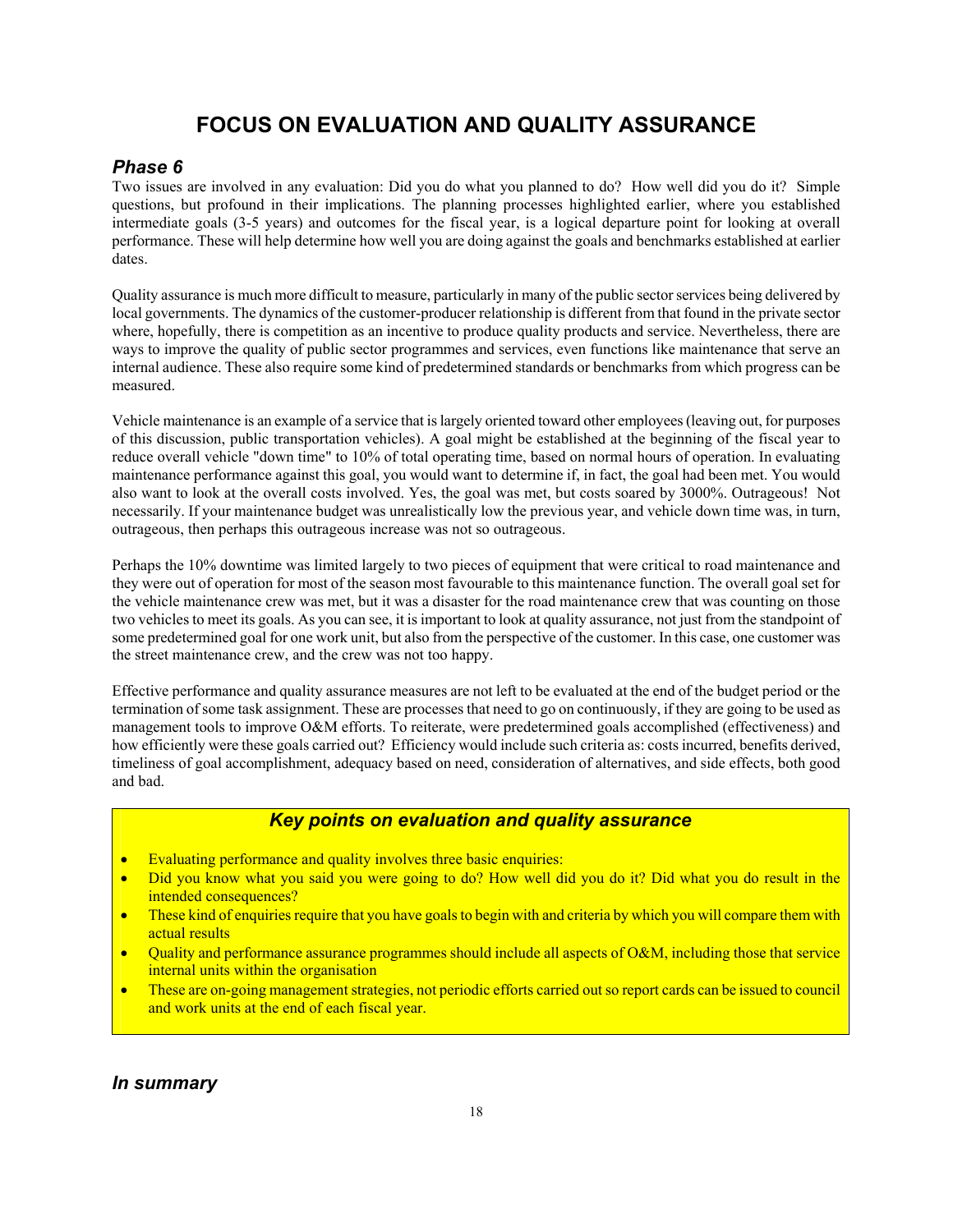We have just reviewed briefly a six phase process of enquiry, reflection, and action designed to help you and your colleagues install a Total Quality Maintenance (TQMn) programme in your local authority.

## *Total Quality Maintenance (TQMn) Phases*

- 1. Reconnaissance and fact finding<br>
2. Problem finding and analysis<br>
3. Purpose and commitments the --<br>
4. Strategy planning and resource m<br>
5. Organisation and implementation<br>
6. Evaluation and quality assurance
- Problem finding and analysis
- 3. Purpose and commitments the -- *effectiveness factors*
- Strategy planning and resource mobilisation
- 5. Organisation and implementation the -- *efficiency factors*
- **Evaluation and quality assurance**

If all of these phases are pursued with diligence and commitment, we are confident that you and your colleagues will be successful in making O&M an investment priority for council and the community.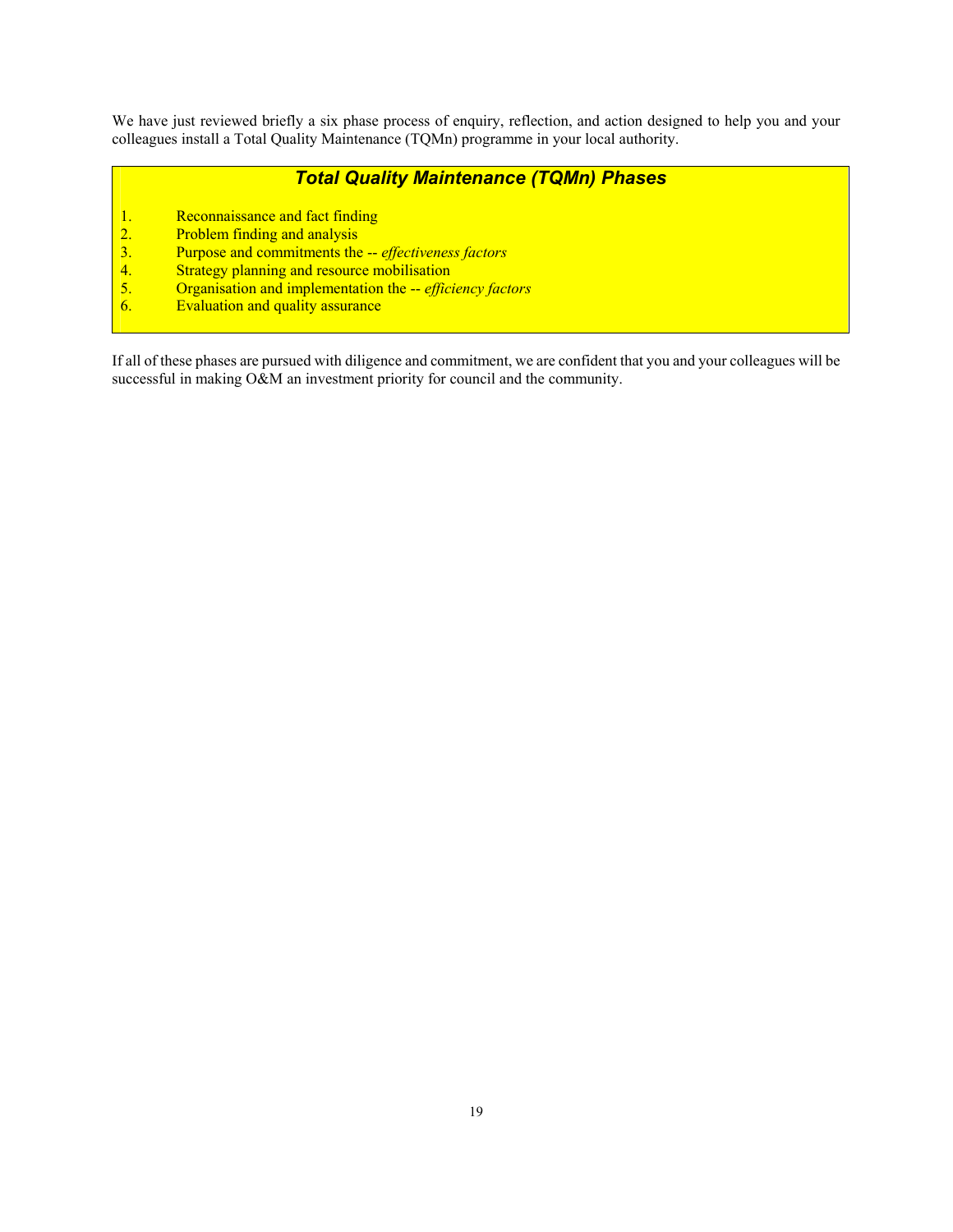# **IMPROVED ROADS FOR HARGHITA COUNTY**

#### *Case Study Improved Roads for Harghita County*

#### *Why this case?*

During the post-training critique, participants at a TQMn workshop in Romania recommended the inclusion of a case study based on an actual TQMn workshop. They felt that public officials, who may be unfamiliar with interactive training techniques and team learning, could benefit from a preview of what they would be experiencing in such a workshop. We have, therefore, developed this case based on the workshop experience of five local government officials from Miercurea Ciuc Municipality and Harghita County in Central Romania. As you will see, these officials worked as a team during the workshop on a plan to resolve a serious O&M problem facing their county. As you read the case, we hope you will visualise yourself in a similar setting, a workshop participant engaged with colleagues in analysing facts, investigating options, and finding a solution to one of the urgent O&M problems facing your local government.

#### *What is a TQMn workshop?*

The management of operation and maintenance functions (O&M) is a problem in local governments throughout the world. The maintenance of fixed assets (roads, water and sewer systems, drainage facilities, etc.) often is neglected once they are constructed or acquired. The consequences of this neglect are jeopardising major capital investments, soaring expenses for maintenance, and the imposition of an unfair cost burden on future taxpayers when debt service outlasts the life of the asset.

Recognition of the malaise that characterises most O&M systems in local governments led the United Nations Centre for Human Settlements (Habitat) to develop these training materials. The training is designed to help local government managers take a more rigorous and systematic approach to the management of their O&M functions. At the core of the training is a six-day residential workshop on total quality maintenance (TQMn).

The first field application of these materials was conducted in Tusnad, Romania, 18-24 September 1994. The six day workshop was a collaborative effort by the County of Harghita, the Government of Romania Ministry. of Public Works and Regional Planning and the International Development Institute for Organisation and Management (IDIOM). The workshop was supported financially by the Institute for Local Government and Public Service (affiliated with the Open Society Institute) and the Soros Foundation of Romania.

Eighteen officials representing ten local government organisations in Romania participated in the workshop. Working in four teams, these officials were given the task to analyse either their local water or road operation and maintenance programmes and to develop action plans for improving O&M performance. Team membership tended to represent the inter-organisational realities of local service delivery in Romania (where judets and city councils as well as autonomous regias are involved in funding and operation). By working in teams, participants began to see the value of working together and the opportunities to be gained by inter-organisational cooperation. The resulting action plans reflect these complex relationships.

As preparation for the workshop, participants were asked to bring with them the results of a pre-workshop assignment. This meant several hours of data collection and reflection on one important area of their O&M responsibilities. Detailed forms and instructions were provided well in advance of the workshop to help give structure and uniformity to the data gathering task.

In addition to meeting the learning needs of local officials, a goal of the workshop was to provide a trainer-training experience. Men and women with training backgrounds were assembled and assigned to serve the various public official teams as facilitators. These trainers were expected to be responsible for organising and conducting future Total Quality Maintenance (TQMn) workshops.

#### *The Miercurea Ciuc Team*

Participants at the Tusnad workshop were grouped into four inter-organisational teams, and the teams were given names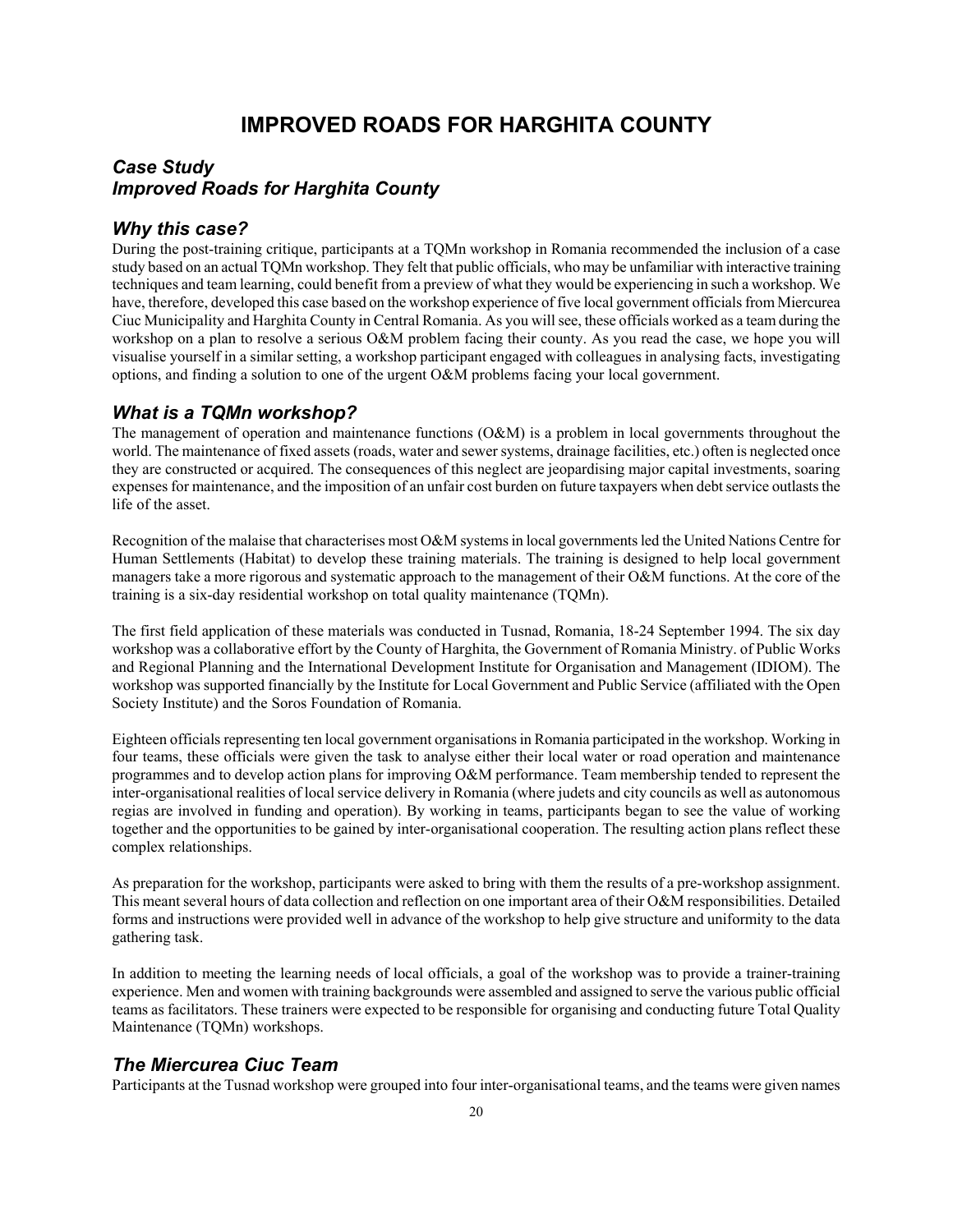reflective of their common venues (Campina, Craiova, Miercurea Ciuc, and Odorheiu Secuiesc). The workshop was conducted largely in English by Dr. Fred Fisher and Mr. David W. Tees (authors of the training materials) with full support from Ms. Ana Vasilache, co-trainer, and facilitators for the four teams.

The Miercurea Ciuc team consisted of five members. Two were local councillors from Miercurea Ciuc. A third was a councillor from the County of Harghita, and the fourth, a woman, was the County of Harghita Administrator for Local Roads and Bridges. Rounding out the team was an engineer who was a former county technical officer and currently is the owner of a water and sewer consulting business. Claudiu, who had participated in a trainer training programme under European Community sponsorship, was the team facilitator.

#### *Arrival*

Workshop participants arrived in Tusnad late on Sunday afternoon. They were greeted at 1700 hours in the main meeting room by the co-trainers and facilitators who had arrived earlier in the day for a pre-workshop planning session. After brief introductions, participants were asked to go to their respective team meeting rooms and take part in a "get acquainted" activity. Each team was instructed to draw a picture of the geographic area its members represented and where each member of the team fitted into the picture. Originality was encouraged. Each team was given about one hour to draw its picture on large sheets of newsprint paper. After doing this, the four teams reconvened. Each team's picture was displayed and described by one of its members with enthusiasm and good humour. The ice was broken. The four groups of individuals had functioned as teams for the first time. Participants adjourned to the Hotel Ciucas dining room for their first meal together and high expectations for the opening day of the workshop.

## *Workshop on Total Quality Maintenance Harghita County, Romania*



## *Focus on O&M Problem Finding and Selection Monday (Day One)*

The first day began with a briefing for participants on workshop goals, expectations, and activities and a presentation on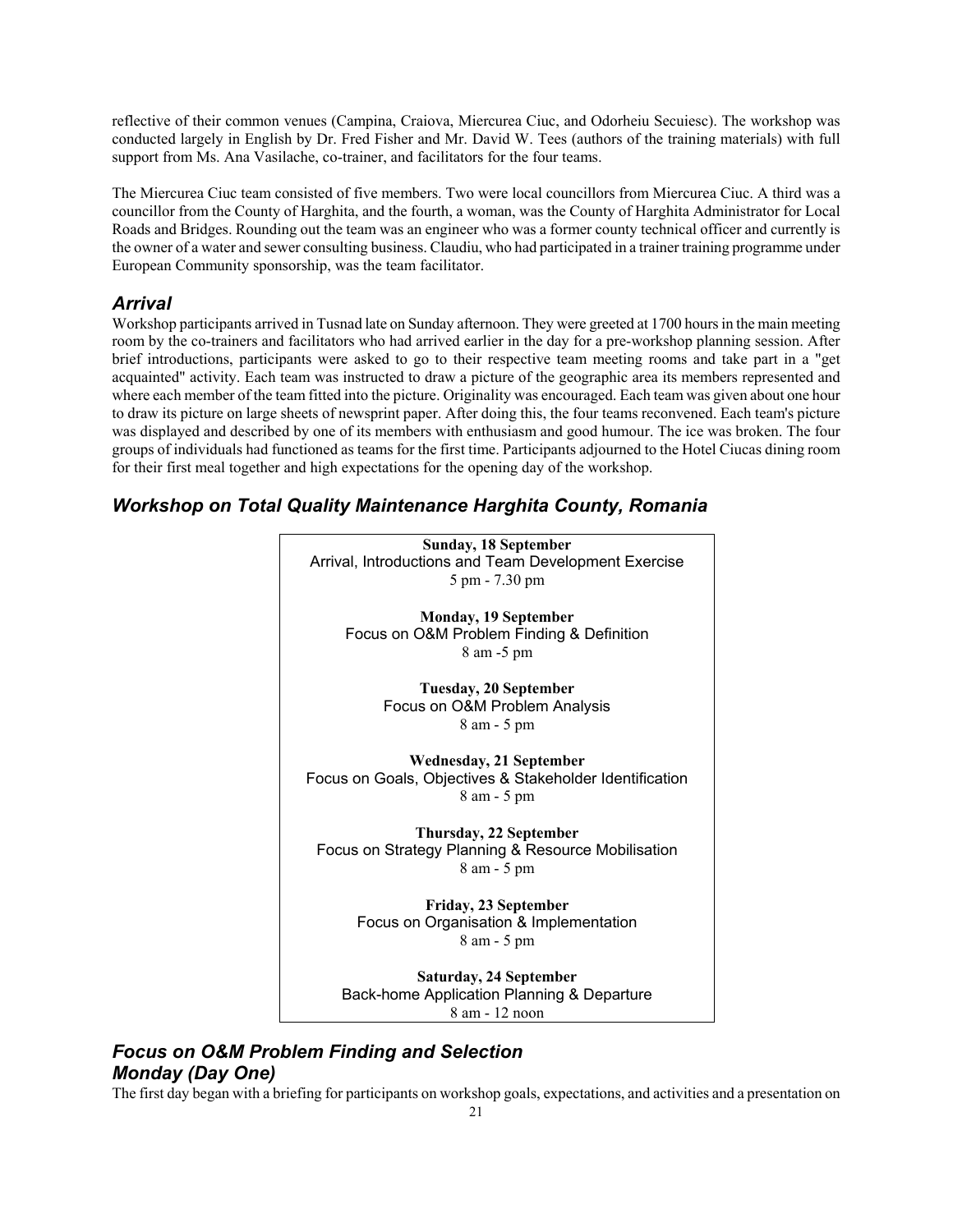the TQMn approach to O&M. From mid-morning until mid-afternoon, participants, working in teams, discussed with one another the local O&M situation about which they had collected information in the pre-workshop assignment. Each team was told to be prepared by mid-afternoon to make a presentation on its situation.

Seated around a conference table in their designated work area with their pre-work assignments spread out in front of them, members of the Miercurea Ciuc team, began their discussions. Ms. Berta Benedek (known as Babi), Harghita County's Administrator for Local Roads and Bridges, took the lead. This was appropriate since the team's efforts would be directed to an examination of what to do about deterioration of an ageing system of local roads in Miercurea Ciuc and other areas of Harghita County. A description of the problem was printed with a felt-tip marker on a sheet of newsprint for reporting at the plenary session.

Day one ended with presentations by each of the four teams of local government officials, including the Miercurea Ciuc team, on the problems selected for study during the workshop. As was to be the practice throughout the week, teams reported using sheets of newsprint with large lettering that could be read easily by participants seated around the walls of the main meeting room. The newsprint sheets were taped to the front wall of the meeting room with masking tape.

We have included below, as background, some of the information on the local road situation in Harghita County as described by Ms. Benedek for her team colleagues from research done during the workshop pre-work assignment.

Harghita County (see map) is responsible for the development and maintenance of a local road system for residents of Miercurea Ciuc, Odorheiu Secuiesc, Gheorgheni, Borsec, Cristuru Secuiesc, other county villages and towns and rural areas of the county. The road system consists of about 1000 kilometers of roads of which about eighty-five per cent are of asphalt or macadam construction and the rest unpaved. Twenty-five per cent of the county's annual allocation from the Parliament in Bucharesti is spent on road construction and maintenance. Nevertheless, 94 percent of the county's improved roads are deteriorated to the point of being almost unusable. Owing to inadequate materials, undermining of base material by water infiltration, and the impact of increasingly heavy truck traffic, asphalt roads have an average life span of less than eight years.

Maintenance and rehabilitation of roads in Harghita County is performed during the warm summer months by a low paid, unskilled county workforce using out-of-date and unreliable equipment. The seasonal nature of road construction and maintenance does not afford steady employment for county road workers, and wage scales are poor As might be expected, worker morale is low and turnover is high. With the exception of eleven new trucks, road building machines (graders bulldozers, rollers, asphalt machines and concrete mixers) are old and worn out. Needed equipment is often out of service for repair thus adding to O&M costs and delaying the completion of road projects.

A shift is taking place gradually in Harghita County from the use of county forces to contract road construction. Private firms with good equipment and higher pay scales generally are better equipped than county forces to stay on schedule and meet design standards set by the Ministry of Transportation. The County Council, however, is skeptical of private contractors. There is fear among council members that the county will not get its money's worth.



## *Focus on O&M Problem Analysis Tuesday (Day Two)*

Reconvening in the main meeting room, workshop participants were given a briefing on "problem analysis" by the facilitators. The intent of this presentation was to help participants find "real" problems by learning how to examine their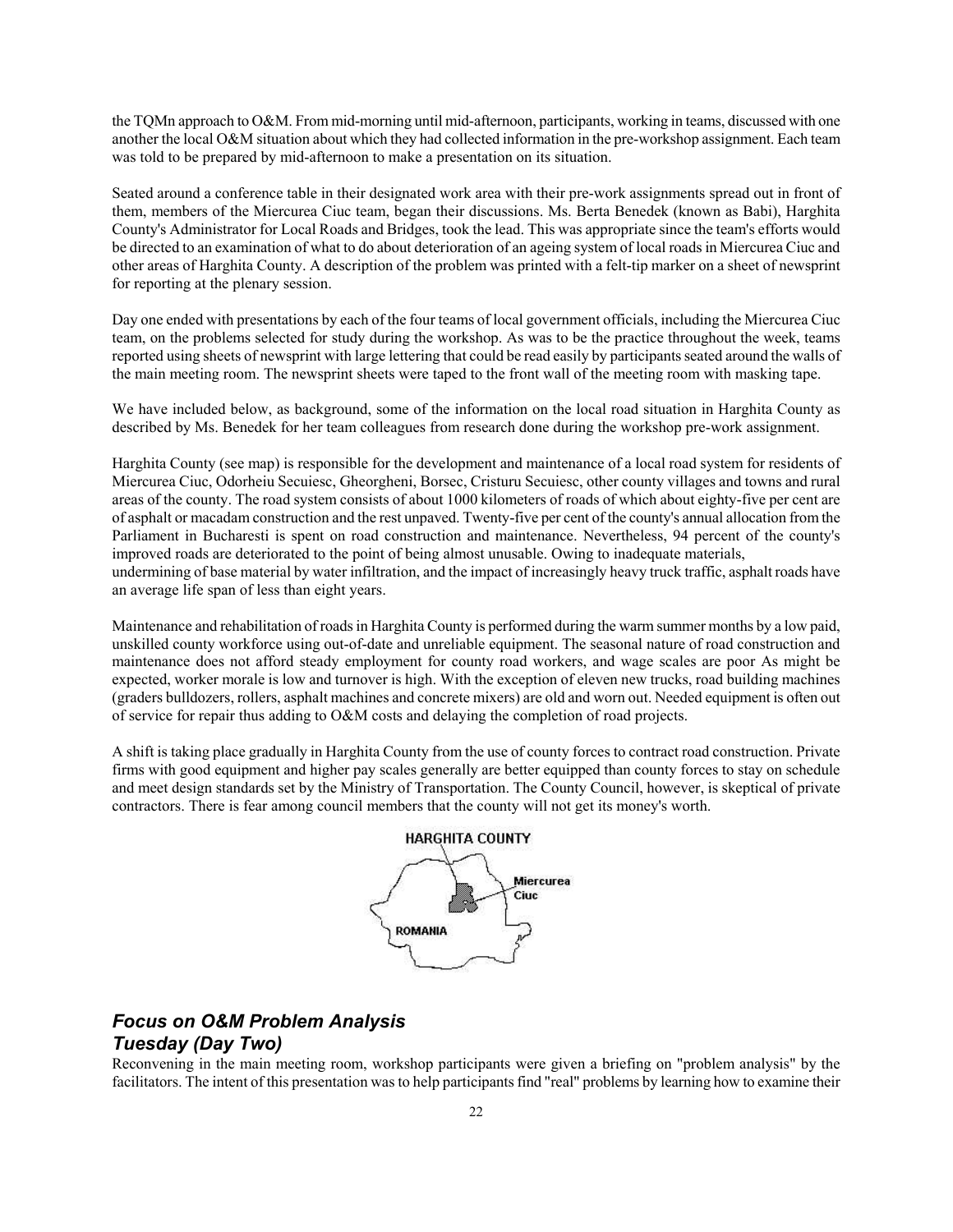initial problem statements with a more critical eye. The facilitators pointed out the common tendency of many problem solvers to confuse "real" problems with the *symptoms* they produce (our problem is the citizens are not happy with the service we give them). Another is the tendency of problem solvers to confuse the "real" problem with a *solution* or the situation that would exist if there was no problem (our problem is customers should have uninterrupted water service 24 hours a day).

The briefing concluded with instructions for the four teams to "test" their problems in a number of ways. Before moving on to analysis, participants in each team were asked to apply the "three C's test" to the problem statement:

- it *clear*? (everyone agrees on its meaning)
- Is it **concise**? (stated in simple, straightforward language)
- Is it *complete*? (nothing important has been left out)

Then the four teams were told to ask analytical questions of their problems as a way of getting better acquainted with them:

- What is the "real" problem?
- What is causing the problem?
- When and where is it a problem?
- For whom is it a problem?
- When should this problem be solved?
- What are the consequences of not solving it?

Finally, teams were given a set of criteria and a scoring system for helping them reach a conclusive "go/no go" decision on moving ahead with problem solving. At the conclusion of the briefing, the four teams went to their respective work areas to begin problem analysis guided by the facilitator's instructions.

Around mid-afternoon, members of the four teams reconvened in plenary session to report on the results of their problem analysis activities. A portion of the report of the Miercurea Ciuc team is shown on the next page.

Following presentations by each of the teams, the workshop was adjourned for the day.

#### *The Road Problem in Miercurea Ciuc*

#### **What is the "real" problem?**

The technical condition of the roads is far below standards of the Ministry of Transportation

#### **Why is it a problem?**

Failure to appropriate money for road reconstruction and to implement continuous road maintenance programme. Roads today are designed for 1970 traffic loads despite the fact that average traffic volumes are up to 300% greater.

#### **When is it a problem?**

The problem is all year around and affects 93% of the local roads in Harghita County.

#### **What will happen if nothing is done?**

- Traffic congestion and delay will increase
- There will be more traffic accidents
- Some settlements will be isolated
- The discontent of auto users will rise
- Tourism and economic development will be reduced
- There will be increased user expense for auto repairs
- There will be more polluting of the environment.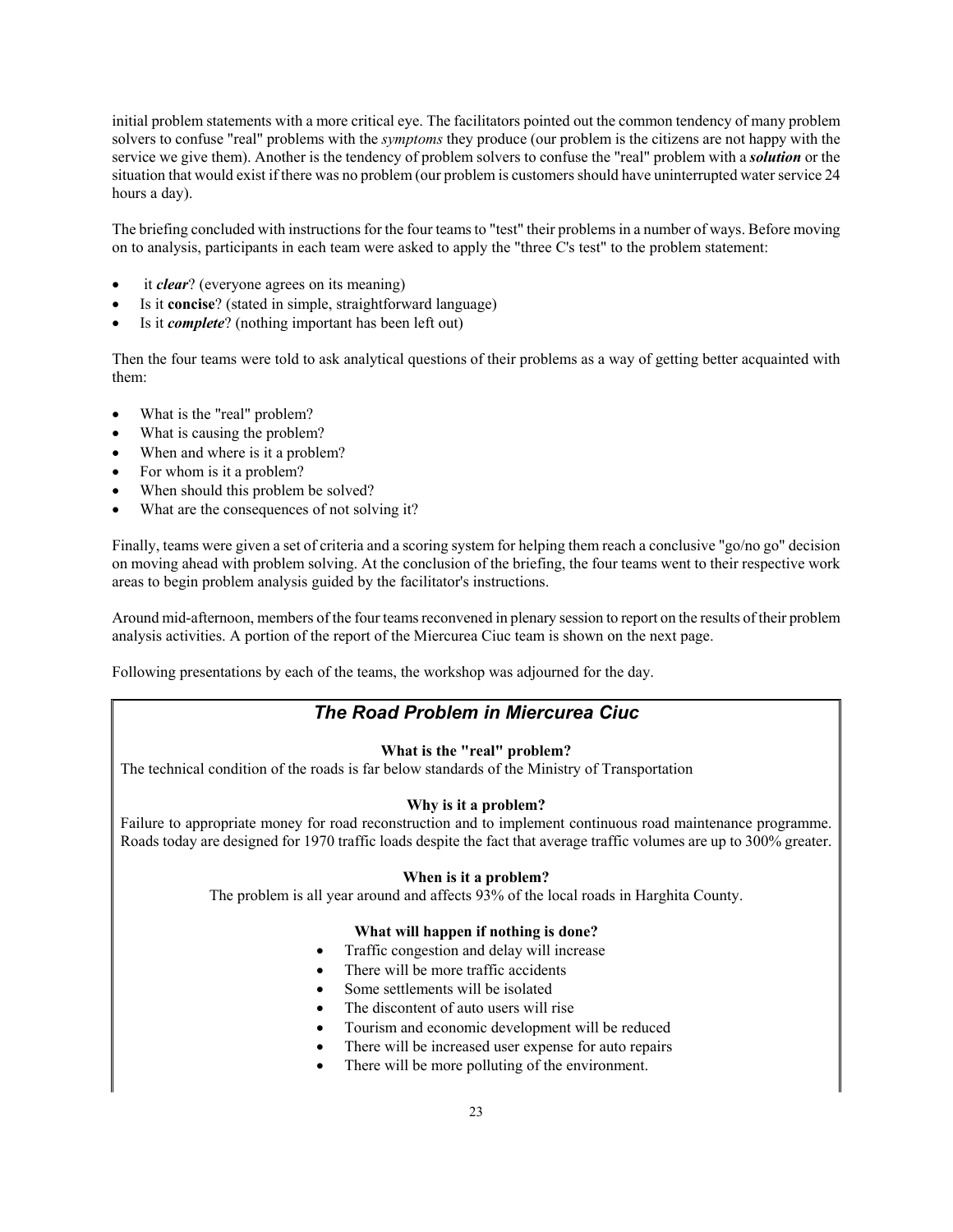#### **What factors contribute to the problem?**

- High road degradation due to cold and ice removal treatment
- Rise in the number of heavy vehicles
- Old, poorly maintained equipment for road maintenance
- Total control of the County Roads Administration Division over all local road design, construction and maintenance
- Impossibility of expense planning due to very late approval of the roads budget.

## *Focus on Goals, Objectives and Stakeholder Identification Wednesday (Day Three)*

Much like the preceding day, Day Three began in plenary session, all four groups together, to hear a presentation by the facilitators on setting goals for O&M and doing a stakeholder analysis. The intent of the presentation was to shift the thinking of participants from the *problem* (what exists now that is unsatisfactory and requires corrective action) to the *goal* (what will exist three to five years from now when the problem has been solved). By introducing the concept of *stakeholders,* the facilitators hoped to encourage participants to identify important groups, organisations and individuals whose assistance and commitment would be needed to attain each team's essential O&M goal.

The four teams spent most of the morning constructing goal statements suitable for their respective O&M problems and identifying key stakeholders. Before the lunch break, participants reconvened in a plenary session for each team to report. When its turn arrived, the Miercurea Ciuc team presented the following as its O&M goal:

#### Rehabilitate or reconstruct 40% of the local roads in Harghita County within five years.

Each of the teams, at the conclusion of its presentation, was asked how it had arrived at its choice stakeholders. To have a little fun with the group, the Miercurea Ciuc team said: "We choose the town councils as a major stakeholder group because we want them to vote warmer weather for us this winter." "We also named the Ministry of Transportation as a major stakeholder because we hope it will lower its standards so we will not have to widen our roads."

After some laughter, more serious explanations were offered by the Miercurea Ciuc team for choosing its "vital few" stakeholders. The team had looked at opportunities to strengthen project implementation by involving key stakeholders. For example, team members believed that: (1) the collaboration of policy makers at various levels of government might help to speed up the budget approval process and (2) the cooperation of transport agencies in setting and controlling vehicle weight limits would help to lessen wear and tear on local roads.

The five stakeholders identified by the Miercurea Ciuc team as the "vital few," those whose support and commitment would be necessary for the accomplishment of its O&M goal, are shown in the following diagram.

Following lunch, participants in plenary session were briefed by the facilitators on how to prepare goal-achievement objectives. Participants were told that objectives are what they plan to achieve in the next 12 months to lead them closer to the attainment of their goal. The facilitators presented examples of typical O&M objectives used by local governments to help participants distinguish between goals, objectives, strategies and programmes.

When the facilitators were satisfied that the participants were reasonably familiar with what represents an O&M objective, teams were sent to their respective work areas to develop their own short-term objectives. Before leaving, the facilitators re-emphasised that the objectives prepared by each team should be consistent with and contribute to the achievement of the team's chosen three to five year O&M goal.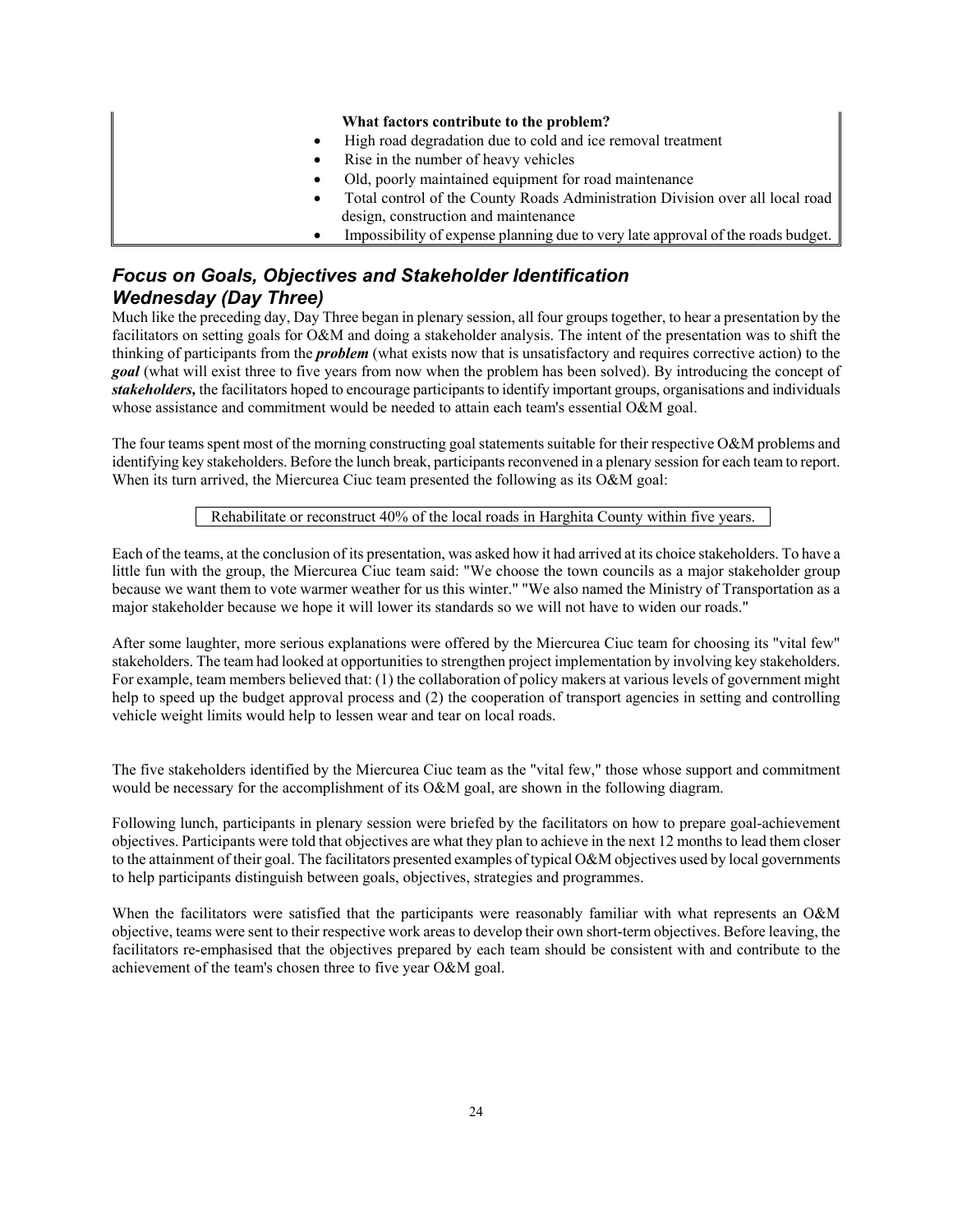

After a couple of hours of independent work, the teams reassembled late in the afternoon in plenary session to report their results. The objectives developed by the Miercurea Ciuc team were consistent with its stated O&M goal-rehabilitate *or reconstruct 40%* **of** *the local roads in Harghita County within five years.* One of these objectives was:

To develop project designs in the next 12 months for the reconstruction of 70 kilometers of roads in Harghita County consistent with standards of the Ministry of Transportation.

When all of the teams had reported and been given a chance to comment on each other's work, the workshop was adjourned for the day.

## *Focus on Strategy, Planning and Resource Mobilisation Thursday (Day Four)*

The focus of day four in the workshop was to prepare each of the teams to decide how to go about achieving the O&M objective identified on Wednesday. The next step, the facilitators said, was for each team to use a method called "brainstorming" to generate as many ideas as possible for attaining one of its O&M objectives. After a short description of brainstorming, participants were directed to look in their workbooks for a simple rating scale. The scale, according to the facilitators, was to be used by each team to rank or prioritise their list of ideas against objective-attainment criteria. The intent of using the rating system was to identify the one idea or "strategy" with the best overall chance of reaching the team's objective.

Once again, each team was instructed to work for a couple of hours on strategy identification using the methods suggested by the facilitators. The results were to be reported on newsprint in a plenary session later that morning.

The Miercurea Ciuc team reached a decision quickly on a workable strategy for road reconstruction design. The brainstorming process suggested by the facilitators helped the team to identify alternatives for design preparation. Among the alternatives considered by the team to carry out the design task were:

- the county with its own resources;
- specialised state-owned companies located in the county;
- specialised private companies located in the county;
- specialised companies from elsewhere in the country; or
- specialised companies from abroad.

The strategy finally selected by the team from the various possibilities is described below.

The award of a project design contract within 12 months for the reconstruction of 70 kilometres of designated county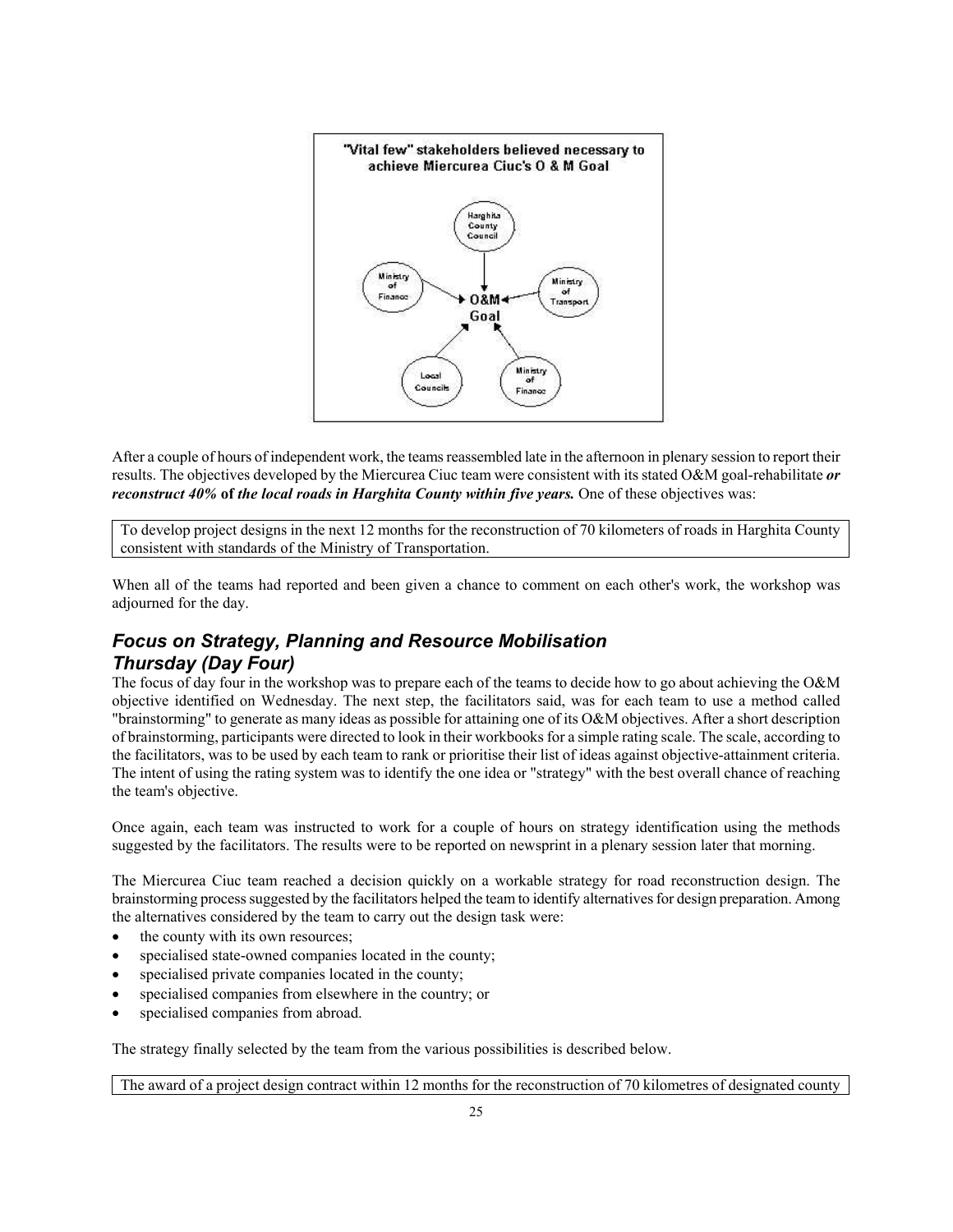roads, the contract to be awarded to the private or state-owned firm specialised in road design that submits the lowest bid that does not exceed 500 million lei.

With the presentation of the strategy selected by each team to obtain its intended O&M objective, participants adjourned for lunch. On returning from lunch, participants were introduced to "action planning," a vital transition from planning to implementation. Action planning is the process of identifying and sequencing the many tasks that must be performed to carry out a strategy and the necessary resources (people, equipment, facilities, money) to carry out these tasks. Resource mobilisation, an important aspect of action planning, was stressed by the facilitators as a way of testing the feasibility of the plan. As pointed out by the facilitators, if the needed resources are not available or cannot be obtained, then the team may have to make adjustments to its plan.

The workshop teams went to their work areas to carry out two tasks. The first was to prepare action plans for carrying out the strategy developed during the morning session. The second was to analyse resource needs using the "Resource Mobilisation Checklist" in the workbooks.

Later that afternoon, the teams convened in plenary session to present the results of their work. A portion of the action plan presented by the Miercurea Ciuc team is shown below.

| Action Plan for Preparing Project Design for reconstructing 70 km of Roads in Harghita County, Sept. 1994 |                                        |                 |                 |  |
|-----------------------------------------------------------------------------------------------------------|----------------------------------------|-----------------|-----------------|--|
| <b>Task</b>                                                                                               | <b>Responsibility</b>                  | <b>Duration</b> | <b>Due Date</b> |  |
| $\nu$ Development of a plan for designing the                                                             | County Roads Division; County          | 5 days          | Jan 1995        |  |
| project                                                                                                   | Council                                |                 |                 |  |
| $\triangleright$ Defining the project design specifications                                               | County Roads Division; County          | 10 days         | Jan 1995        |  |
|                                                                                                           | Council (Tech)                         |                 |                 |  |
| <b>∕</b> Compiling detailed cost data on the project                                                      | County Roads Division; Local Councils; | 40 days         | Mar 1995        |  |
|                                                                                                           | others                                 |                 |                 |  |
| $\sqrt{\text{Deciding}}$ on the bid process to be used                                                    | County Roads Division; Local Councils  | 35 days         | May 1995        |  |
|                                                                                                           | (Tech)                                 |                 |                 |  |
| $\triangleright$ Selection of firms to be invited to submit                                               | County bid committee; others           | 7 days          | May 1995        |  |
| bids                                                                                                      |                                        |                 |                 |  |
| $\blacktriangleright$ Advertising for bids                                                                | Contractors; the County Roads Division | 75 days         | Jul 1995        |  |
| <b>∕</b> Review of bids submitted by road designers                                                       | County bid committee; utility          | 49 days         | Sep 1995        |  |
|                                                                                                           | companies                              |                 |                 |  |
| ✔Submission of bids for Finance Ministry                                                                  | Finance Minister/Inter-ministerial     | 15 days         | Oct 1995        |  |
| review                                                                                                    | Committee                              |                 |                 |  |
| $\sqrt{1}$ Final decision on bidder by the cent.                                                          | Parliament                             | 60 days         | Dec 1995        |  |
| Government                                                                                                |                                        |                 |                 |  |
| $\mathbf{\triangleright}$ Award of contract to begin design work                                          | County Council; selected design firm   | 15 days         | Dec 1995        |  |

The fourth day ended with the presentation and discussion of action plans by each team.

## *Focus on Organisation and Implementation Friday (Day Five)*

Participants for the O&M workshop assembled in plenary session for their final full day of training. The morning session began with a presentation by the facilitators on work habits-rules, regulations, procedures and customs-that govern what an organisation does, and how. It was pointed out by the facilitators that work habits, whether established by law or custom, exist to protect the status quo. As a result, they can hinder changes, even those designed to achieve important improvement goals and objectives. After a lively discussion, participants compiled newsprint lists of procedures, regulations and customs that have hindered them in the past or are hindering them now in carrying out their responsibilities.

The facilitators then made a short presentation on alternative ways to alleviate these obstacles and on alternative ways to structure the O&M function. The main point made by the facilitators was that traditional hierarchical and bureaucratic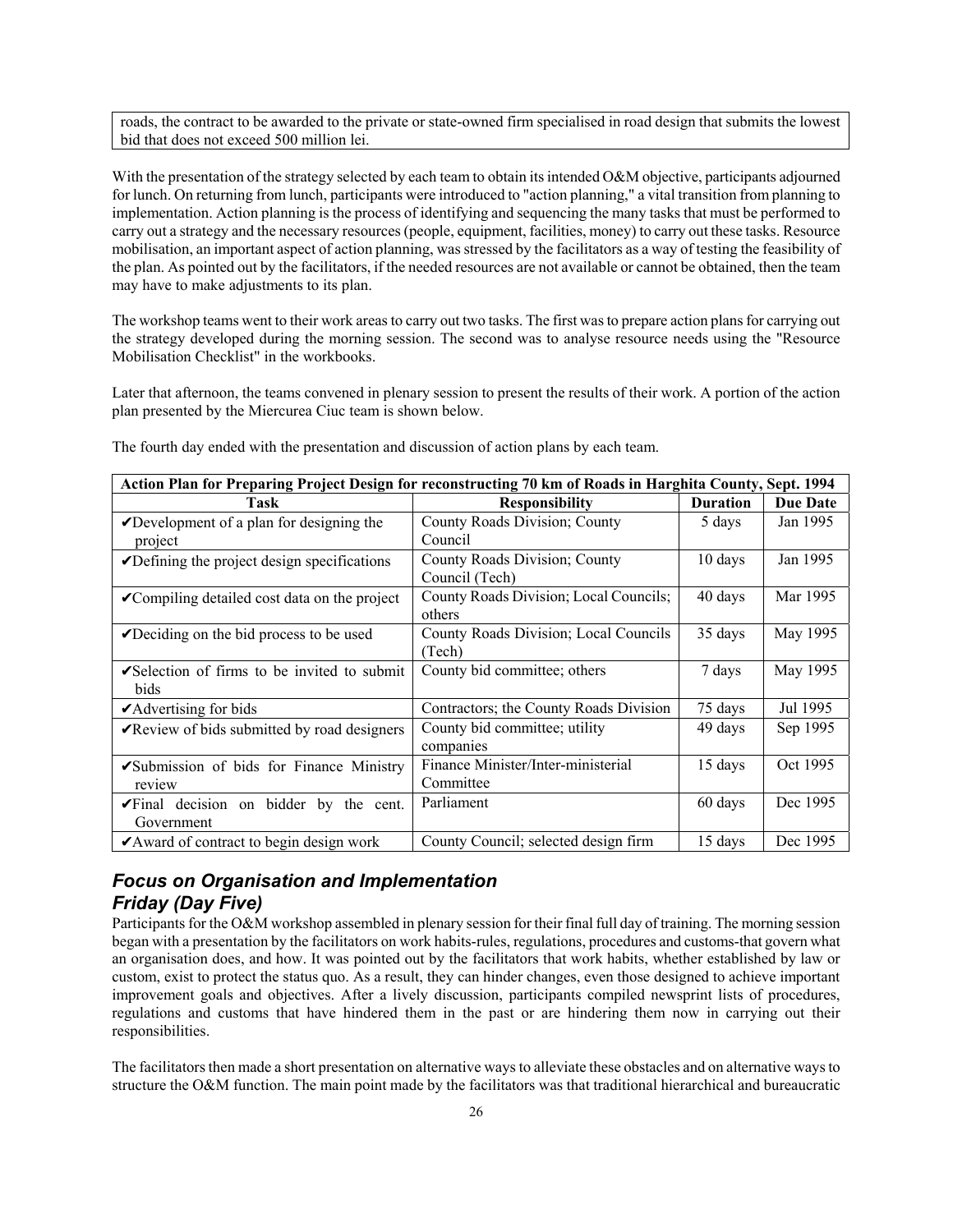models of organisation are beginning to give way to other, more flexible forms. Using the focus on teams during the O&M workshop as an example, the facilitators pointed out the power of teamwork and suggested that structuring O&M functions to include cross-functional teams might improve the speed and quality of decision making.

With the time remaining during the morning session and on into early afternoon, participants, once again working in teams, were asked to complete two assignments:

- 1. List obstacles to the implementation of your action plan (e.g., cumbersome rules or work practices that need to be changed). Then develop a strategy for modifying or abolishing each obstacle using brainstorming or some other method of group problem solving.
- 2. Draw a sketch to illustrate the way you are organised for O&M functions. Then draw a second sketch, this time to illustrate how you would like your O&M functions to be organised. Be prepared to explain your reasoning for the change.

When the teams reconvened in plenary session around mid-afternoon, each team presented its results to other workshop participants.

In response to the first assignment, the Miercurea Ciuc team identified three obstacles to road construction and three proposals for removing with them.

| <b>Obstacles</b> |                                                                                                                                                                            | <b>Solutions</b>                                                                                                                                                           |  |
|------------------|----------------------------------------------------------------------------------------------------------------------------------------------------------------------------|----------------------------------------------------------------------------------------------------------------------------------------------------------------------------|--|
| 1.               | Laws that impose restrictive and out- of-date<br>building and design requirements and limit the<br>powers of local governments to acquire<br>necessary road rights-of-way. | 1. Prepare legal language to make these laws less<br>restrictive and ask friendly legislators in the National<br>Parliament to introduce them as amendments to the<br>law. |  |
| 2.               | Information flows up and down in organisations<br>but does not flow freely among departments<br>causing unnecessary delay in performing many<br>$O&M$ tasks.               | 2. Experiment with cross-functional teams and other non-<br>conventional but useful methods to encourage greater,<br>faster sharing of information among work units.       |  |
| 3.               | Most councillors have no training in governance<br>and have nothing in their work backgrounds to<br>prepare them for the challenges of local public<br>office.             | 3. Councillors should be required by law to receive<br>training in governance soon after being elected to local<br>public office.                                          |  |

To the second assignment, the Miercurea Ciuc presented two organisation charts. The first was a sketch showing the way the team saw its O&M functions organised now. The second was a sketch of the way the team would like to see its O&M functions organised. The two sketches, presented on newsprint, are shown on the next page.

Before adjourning, workshop participants were given workshop evaluation forms with instructions to complete and return them before leaving for home after the concluding session on Saturday morning. Participants were also invited to attend a farewell dinner and other festivities planned that evening in their honour at a colourful restaurant near the hotel.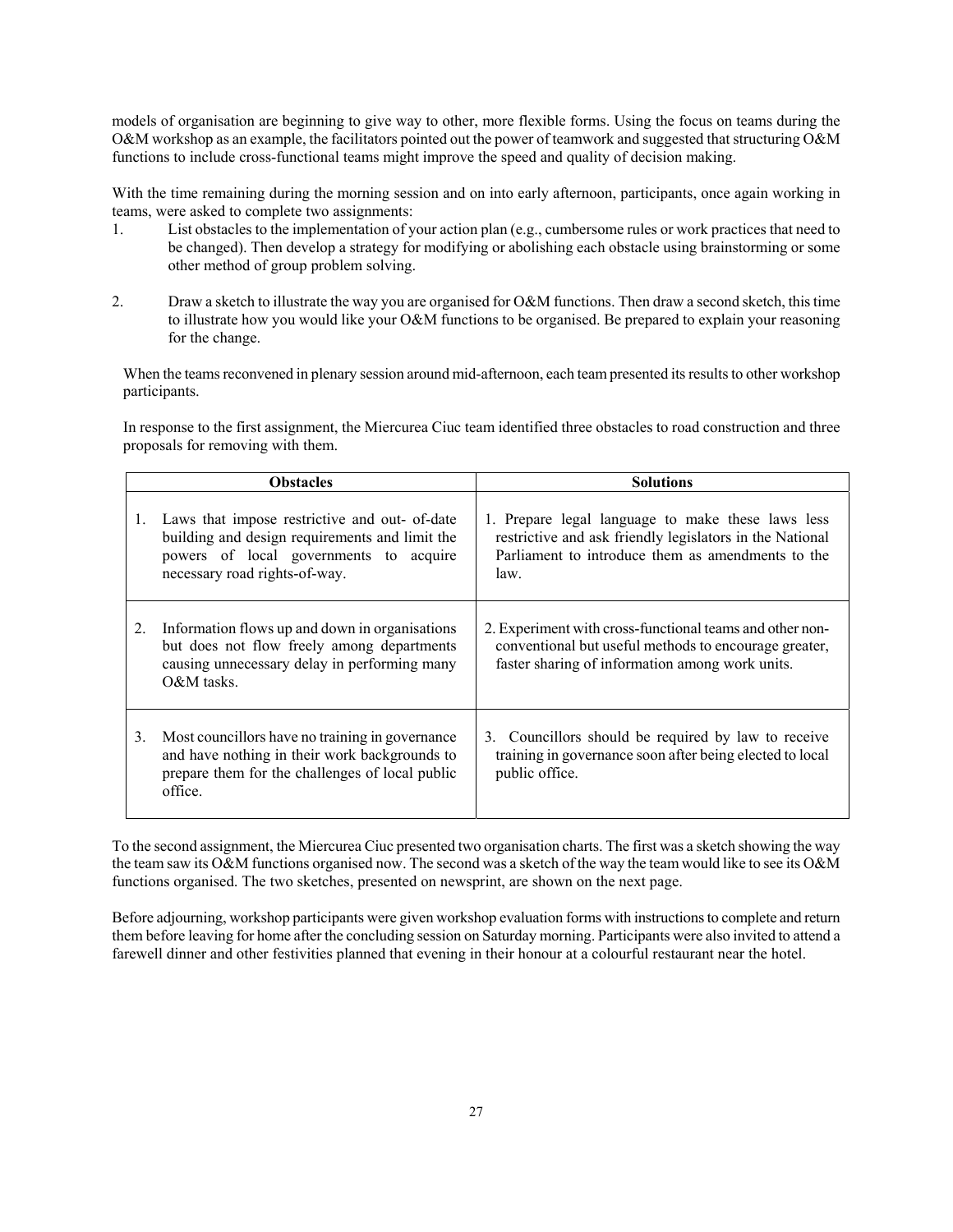#### Miercurea Ciuc Team:



Miercurea Ciuc Team:



## *Back-home Planning, Application and Departure Saturday (Day Six-The Final Day)*

In a final plenary session, workshop participants received some advice from the facilitators on how to measure the impact of their strategies on O&M goal achievement. The technique is sometimes called "benchmarking." This is nothing more than creating quality standards (benchmarks) against which the actual performance of action planning tasks can be compared.

Working in teams, participants were asked to establish several benchmarks or quality standards that would be useful to their team in measuring action plan performance. The teams returned to plenary session in about 90 minutes to report results. Three benchmarks were established by the Miercurea Ciuc team for use with the action plan team members had adopted on Thursday.

| Road design specifications equal or exceed published standards of the Ministry of Transportation.        |
|----------------------------------------------------------------------------------------------------------|
| Cost estimates for the design project do not vary more than five percent from the lowest qualifying bid. |